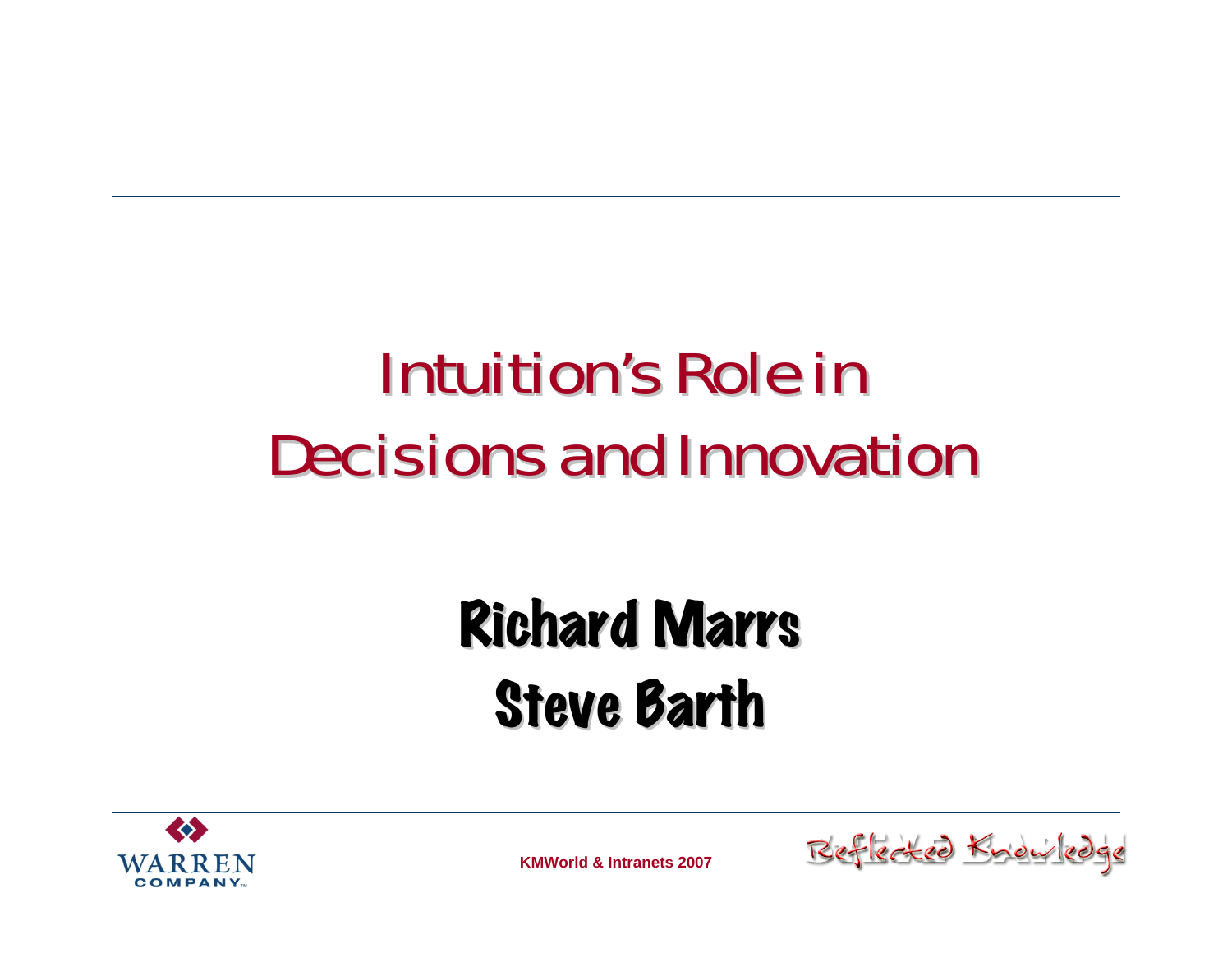#### Agenda

- 3 Frameworks in 20 minutes
	- –Perception & Cognition
	- –Space & Time
	- –Truth & Beauty



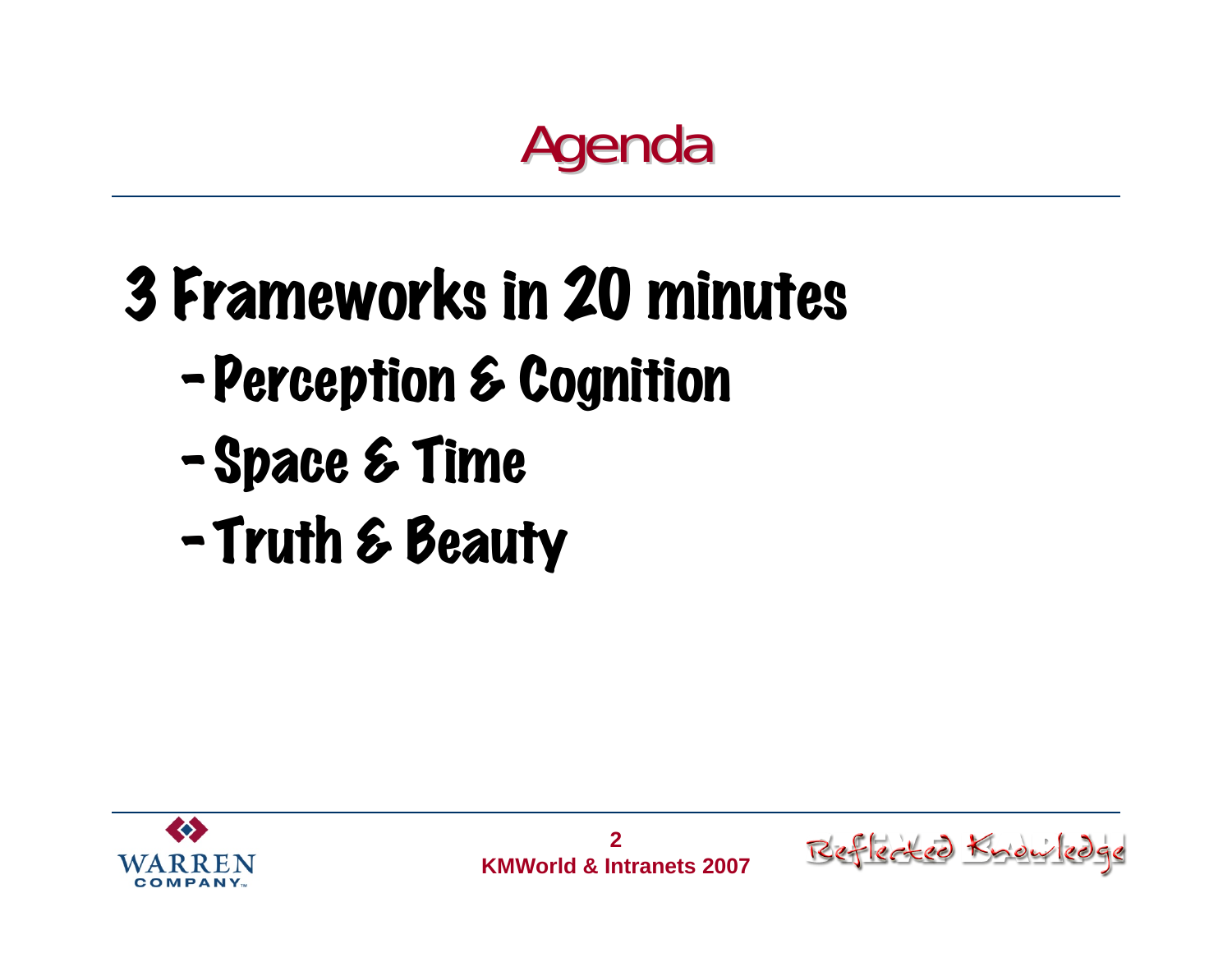

## Implications & Applications for KM

- **Decisions**
- 2. Innovation
- 3. Knowing
- 4. Skills & Tools



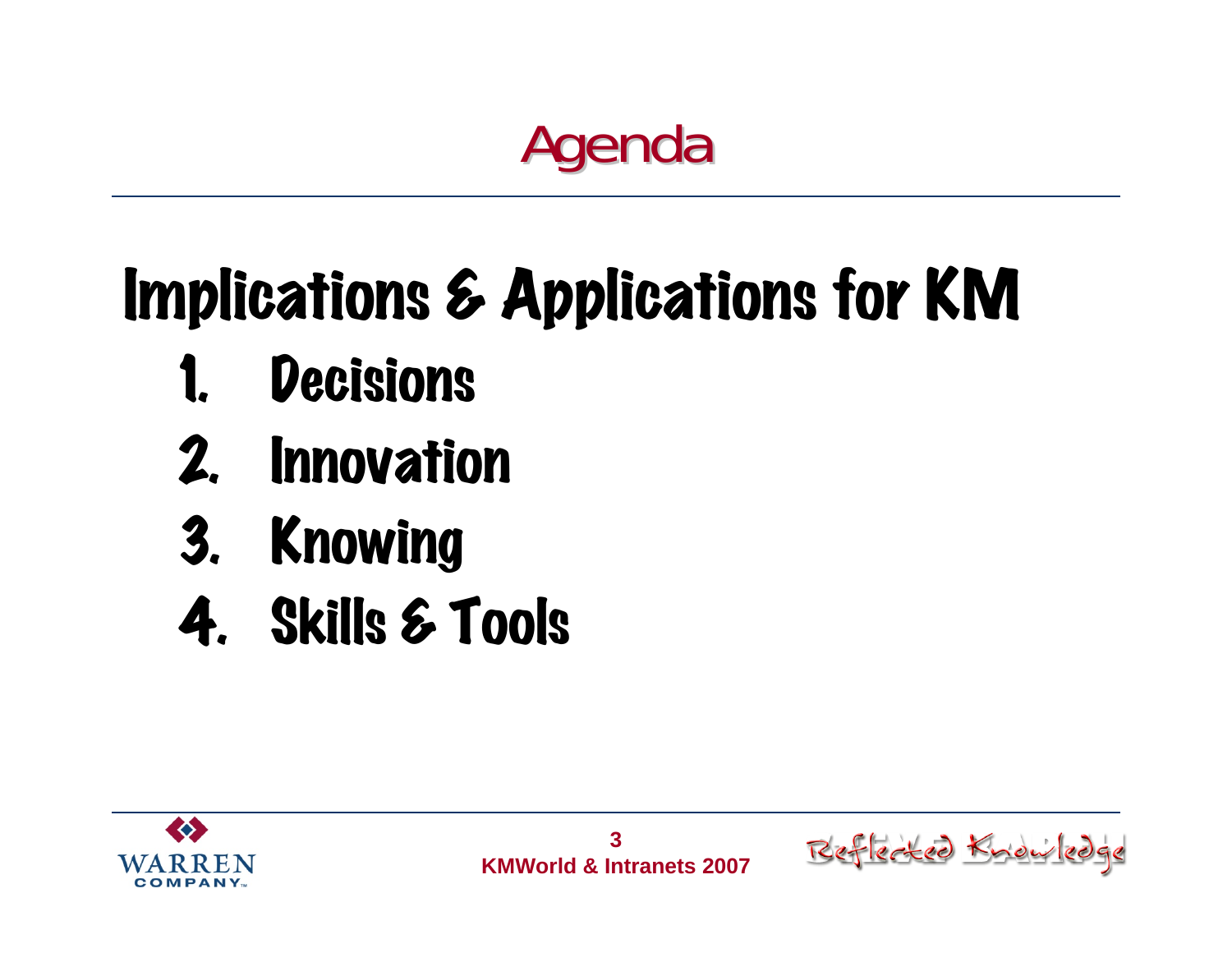#### **But First: Pop Quiz!**

- • Does more analysis make for more certainty?
- • Does more certainty make for better decisions?
- •Do better decisions make for lower risk?
- • Does lower risk make for better strategy and innovation?



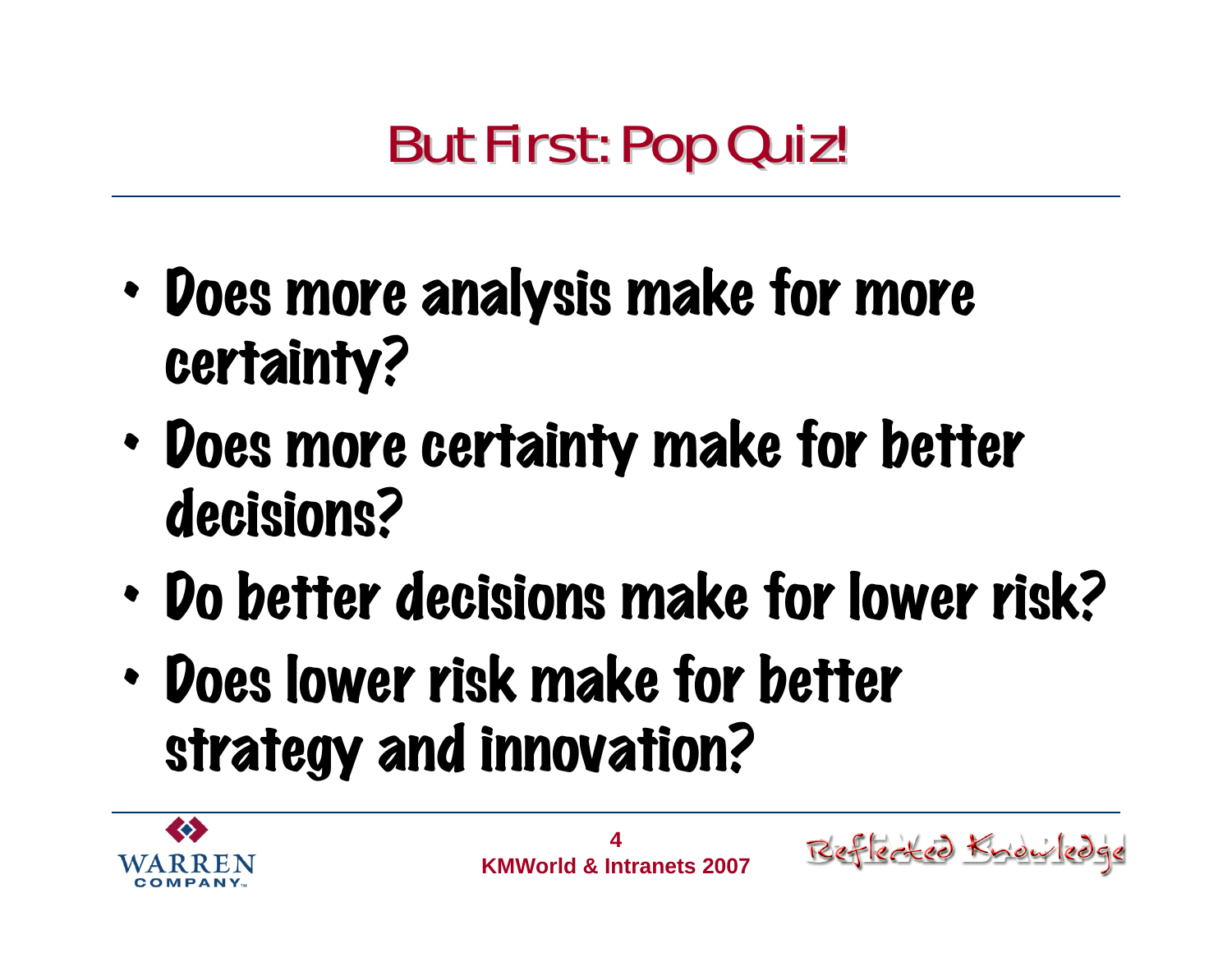#### **Perception & Cognition**

- •Sense & Respond Loops
- •Bandwidth, Intuition & Expertise
- •Context & Trust



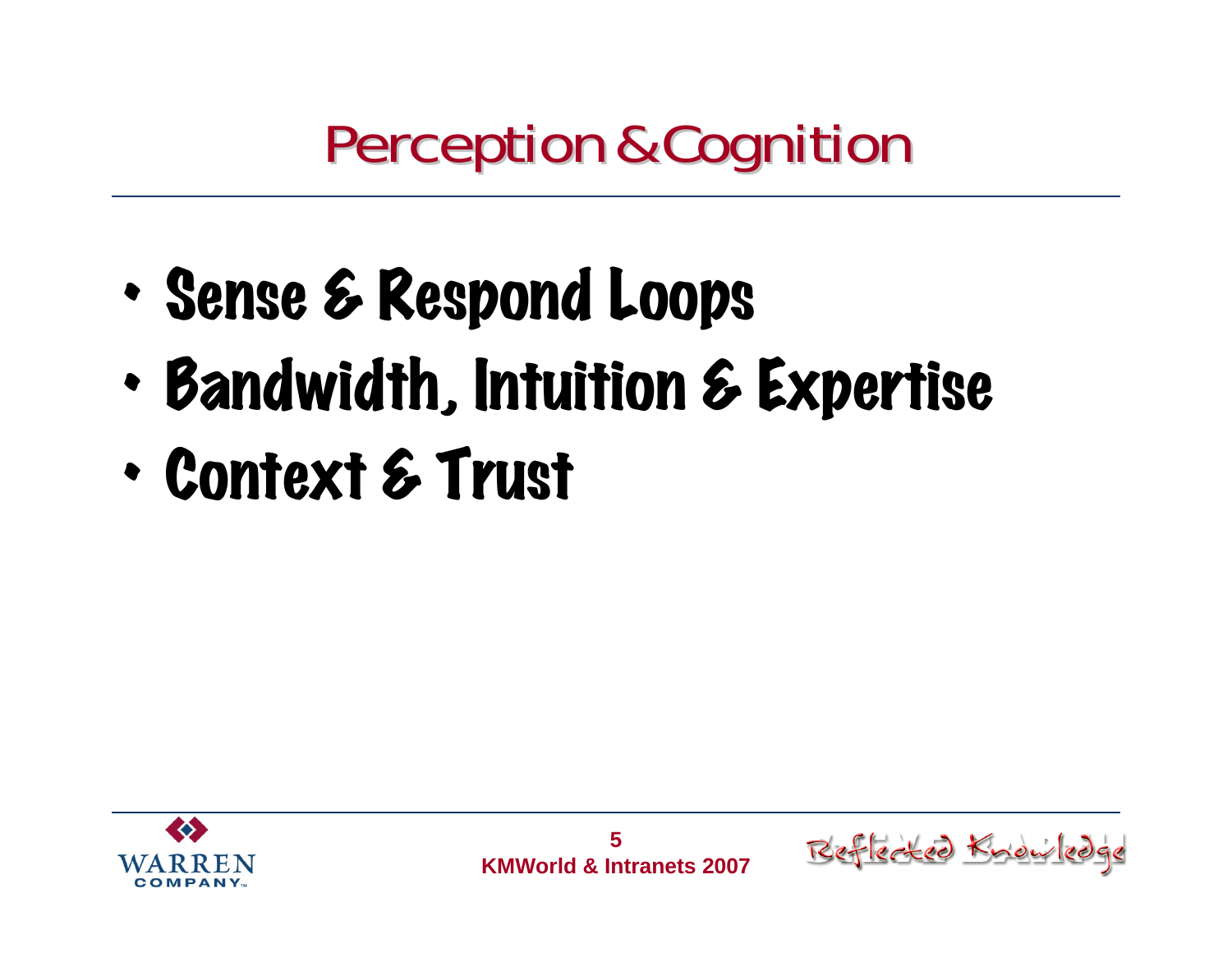#### **Learning Loops**





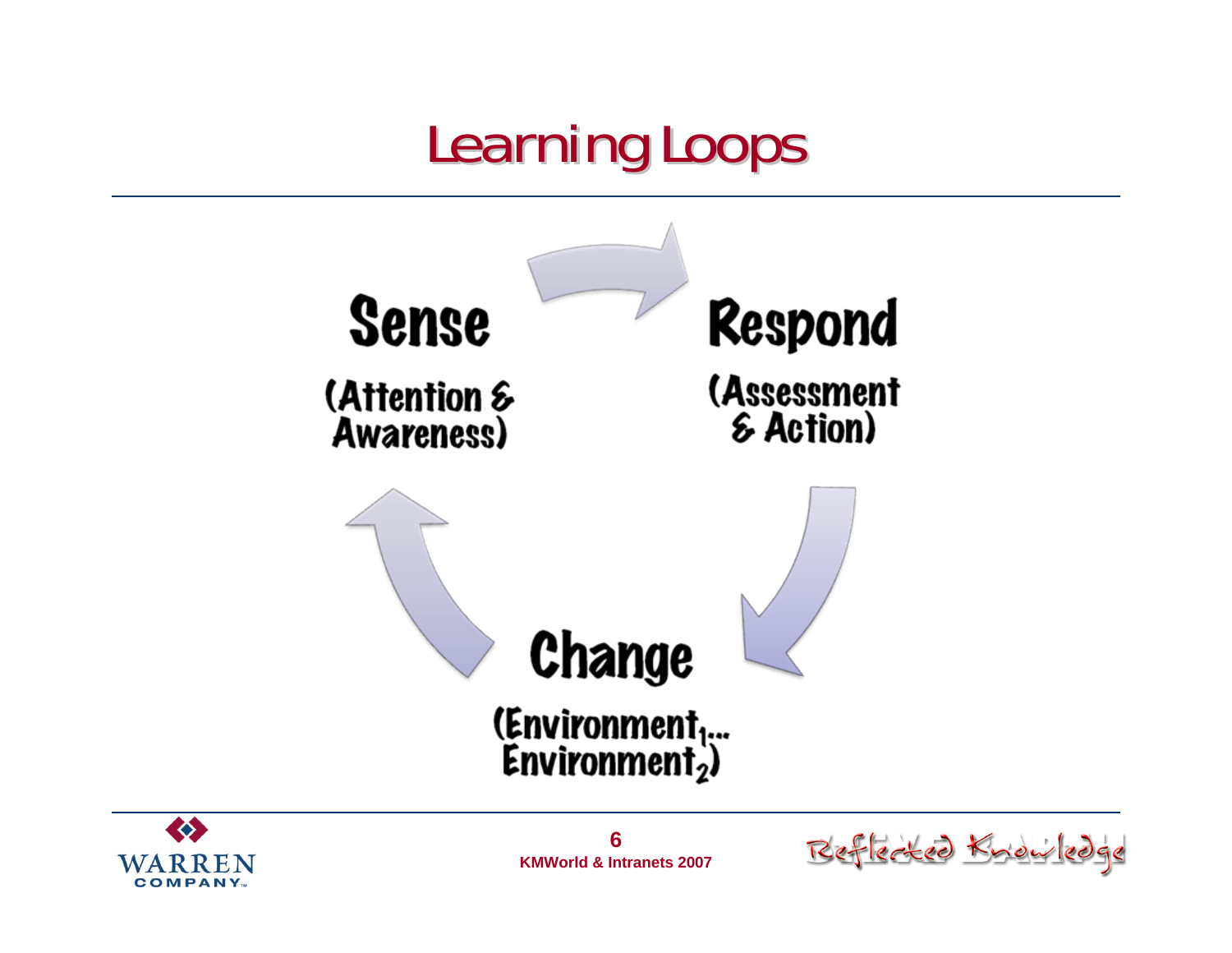#### **Learning Loops**



**CO COMPANY** 

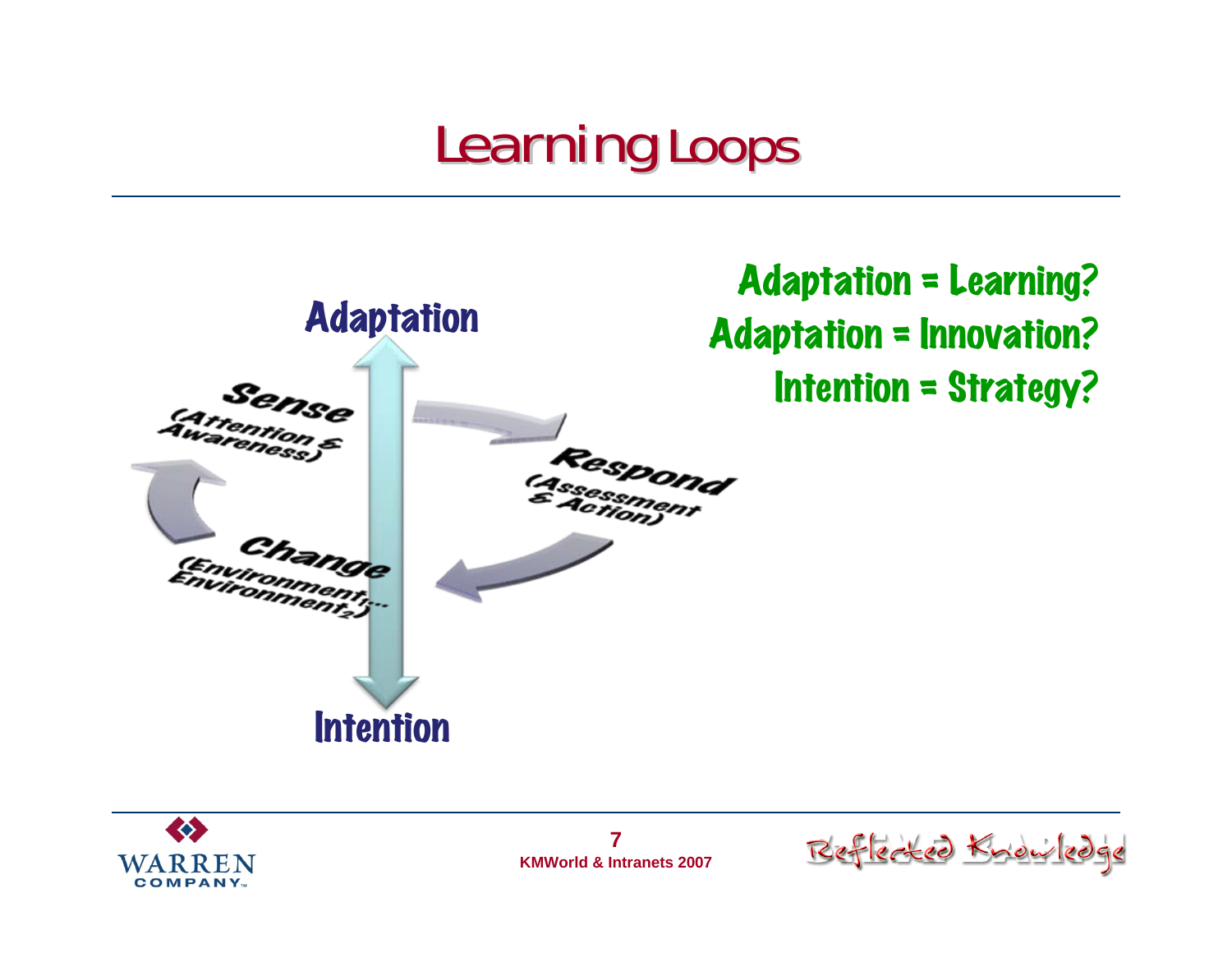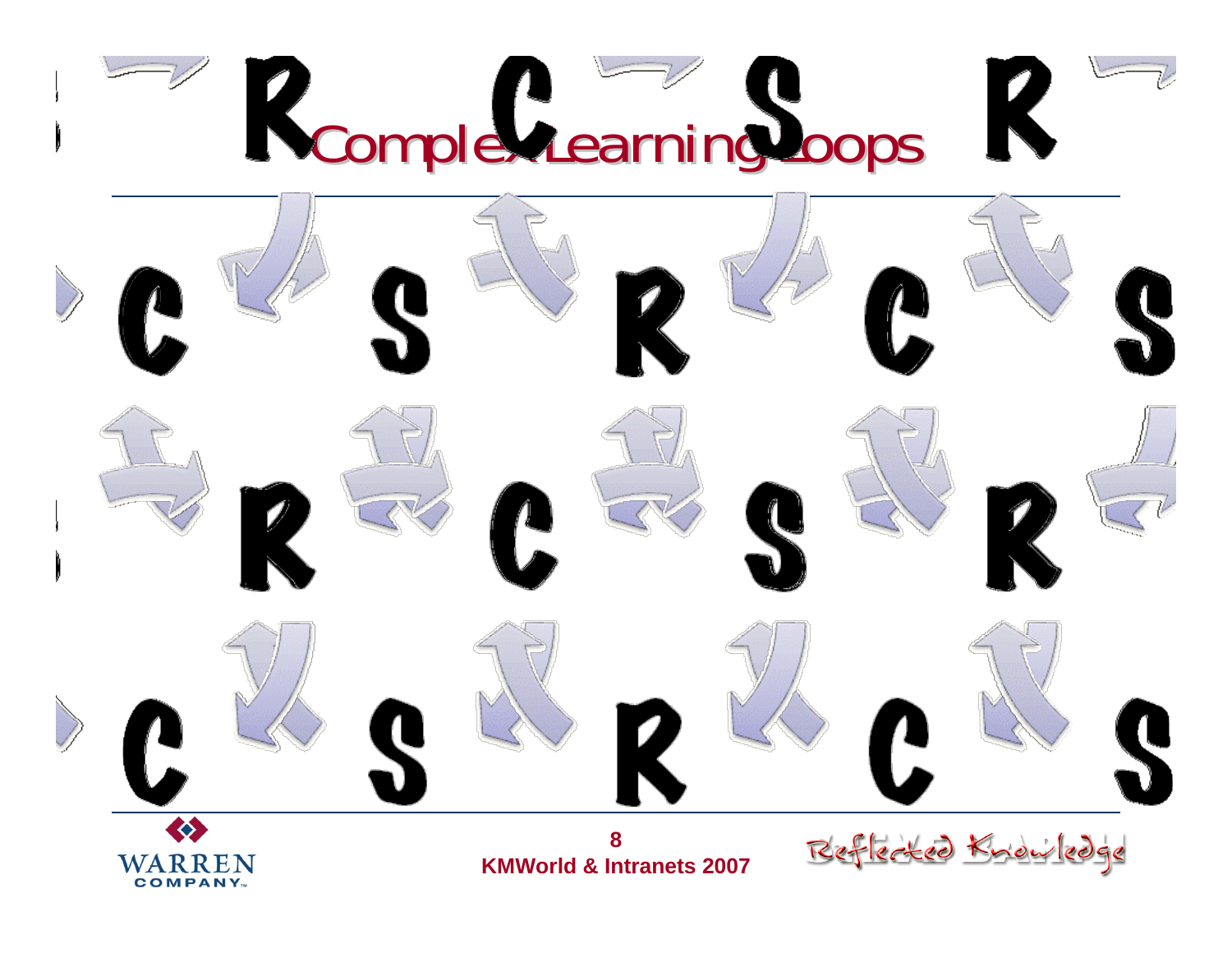#### **Intuition & Expertise**

• The Bandwidth of Experience –How we are really designed to operate in our information environments

# 11,000,000bps 16bps

–Sense-making and decision-making happen faster and at a higher bandwidth than we realize.



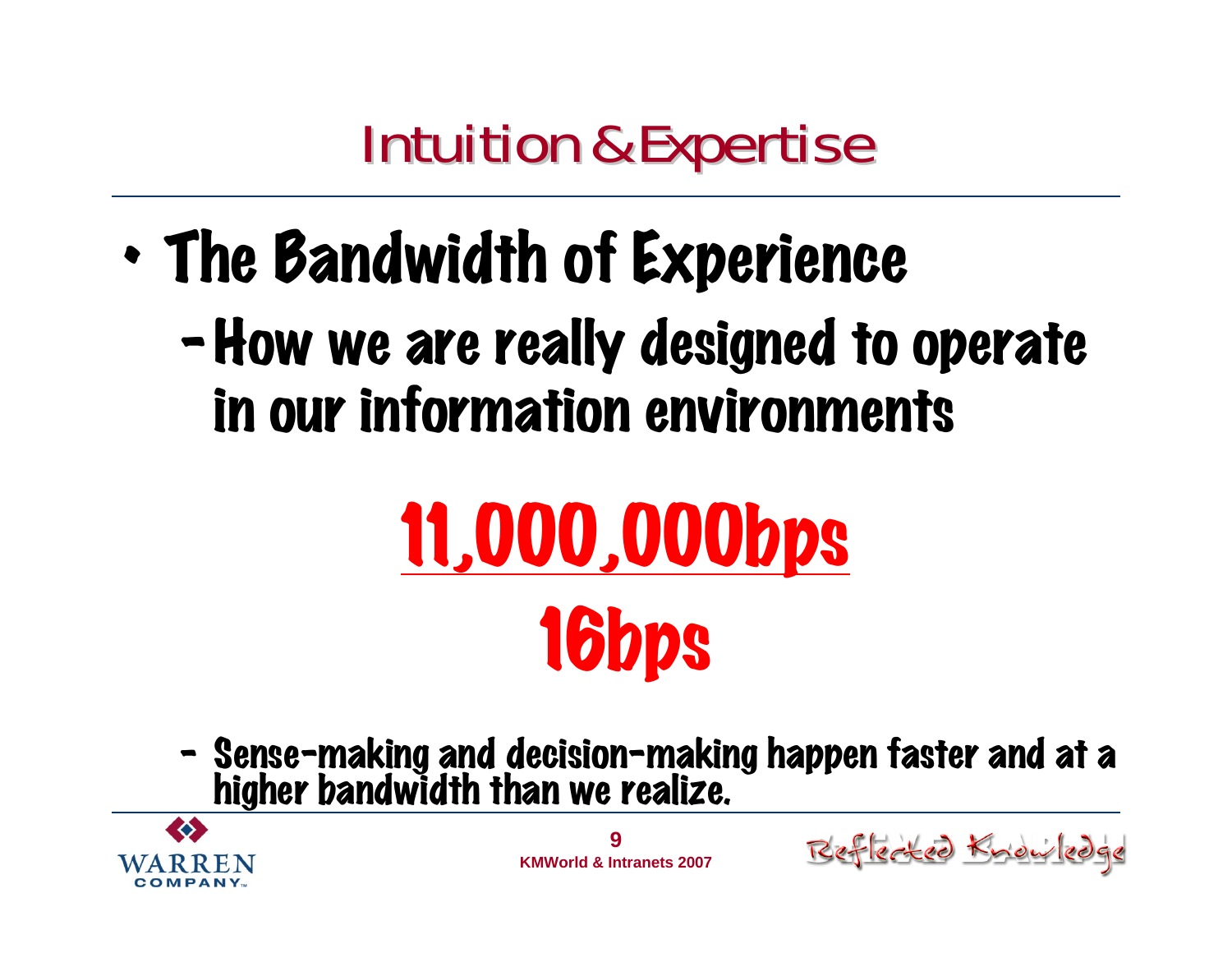#### **Intuition & Expertise**

- •• Intuition: knowing or sensing without the use of rational processes; immediate cognition
- • Expertise: skillfulness by virtue of possessing special knowledge
- • Cognition: acquiring knowledge by the use of reasoning, intuition or perception
- • Culture: collective assumptions that evolve as people solve internal and external problems



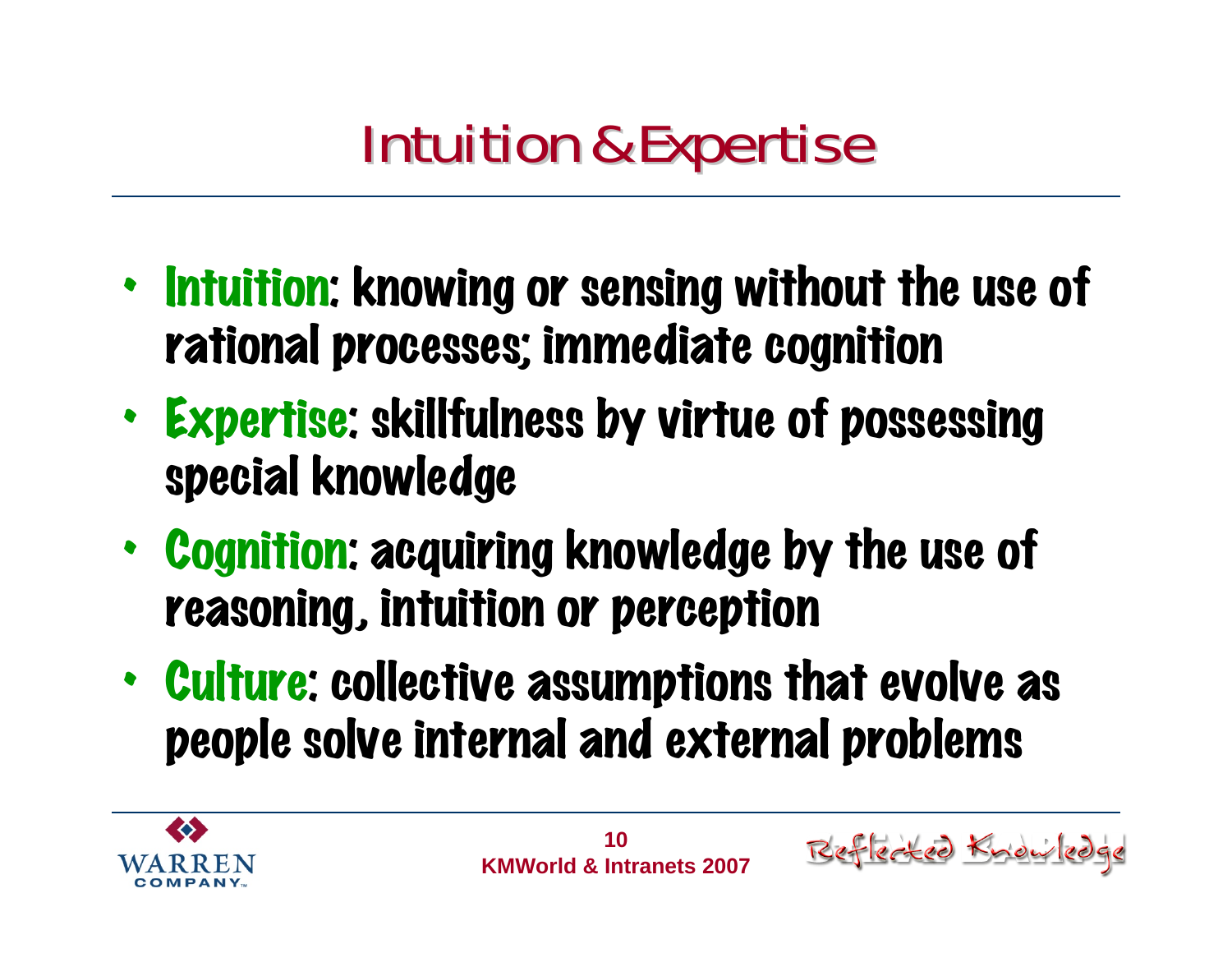### **Perception & Cognition**

- • Preconscious sense- & decision-making
	- –- Data becomes information before we are aware of it.
	- $\blacksquare$ - Information creates decisions before we are aware of it.
	- –Applies to reflex, intuition, gut feeling, etc.
	- $\blacksquare$  Organizational parallels to individual behavior



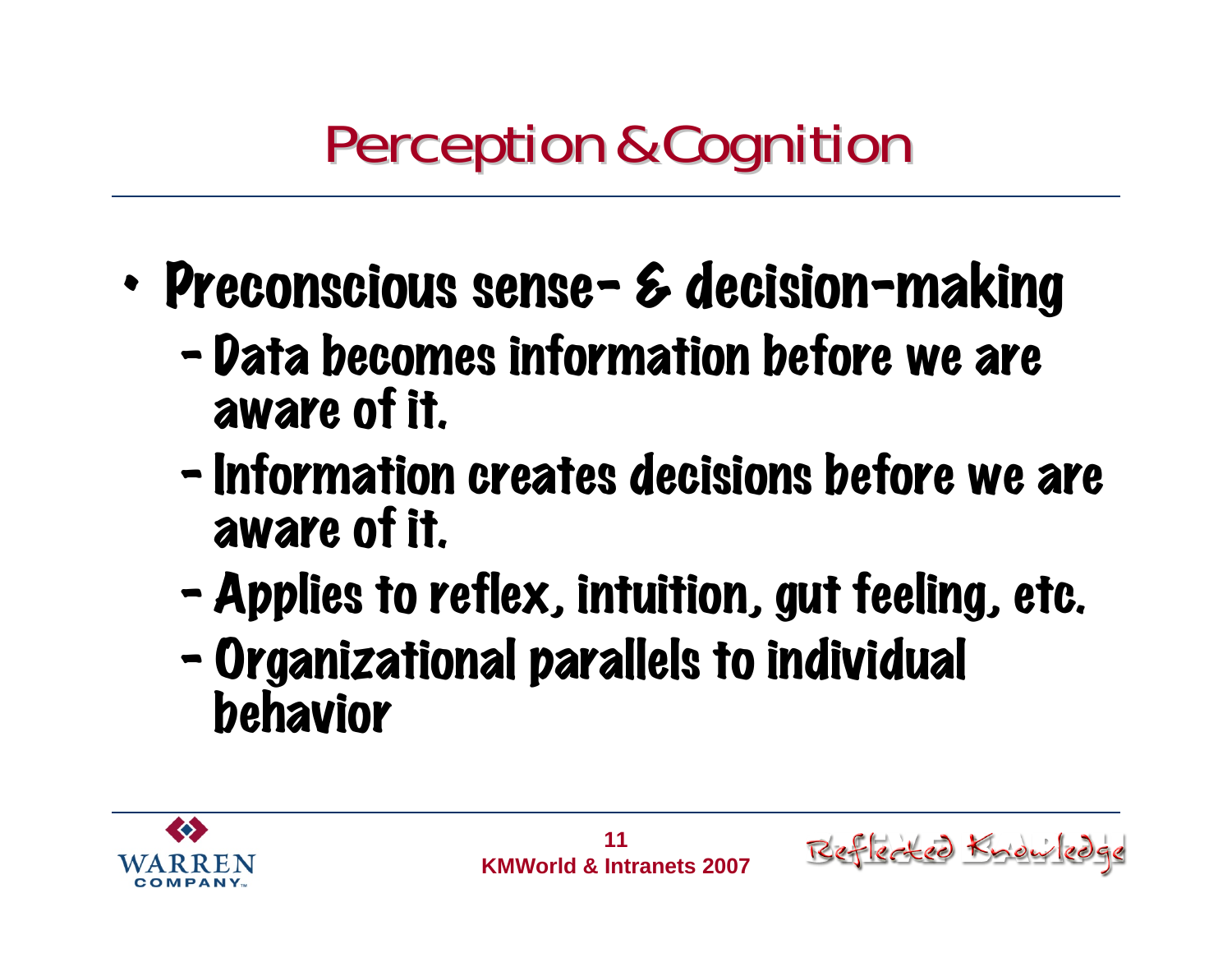### The Nature of Knowledge Work

# What is Knowledge?

- •Explicit knowledge
- Tacit knowledge
- Implicit knowledge
- Ambient knowledge

education

- + experience
	- = expertise
- + information

# = pattern recognition



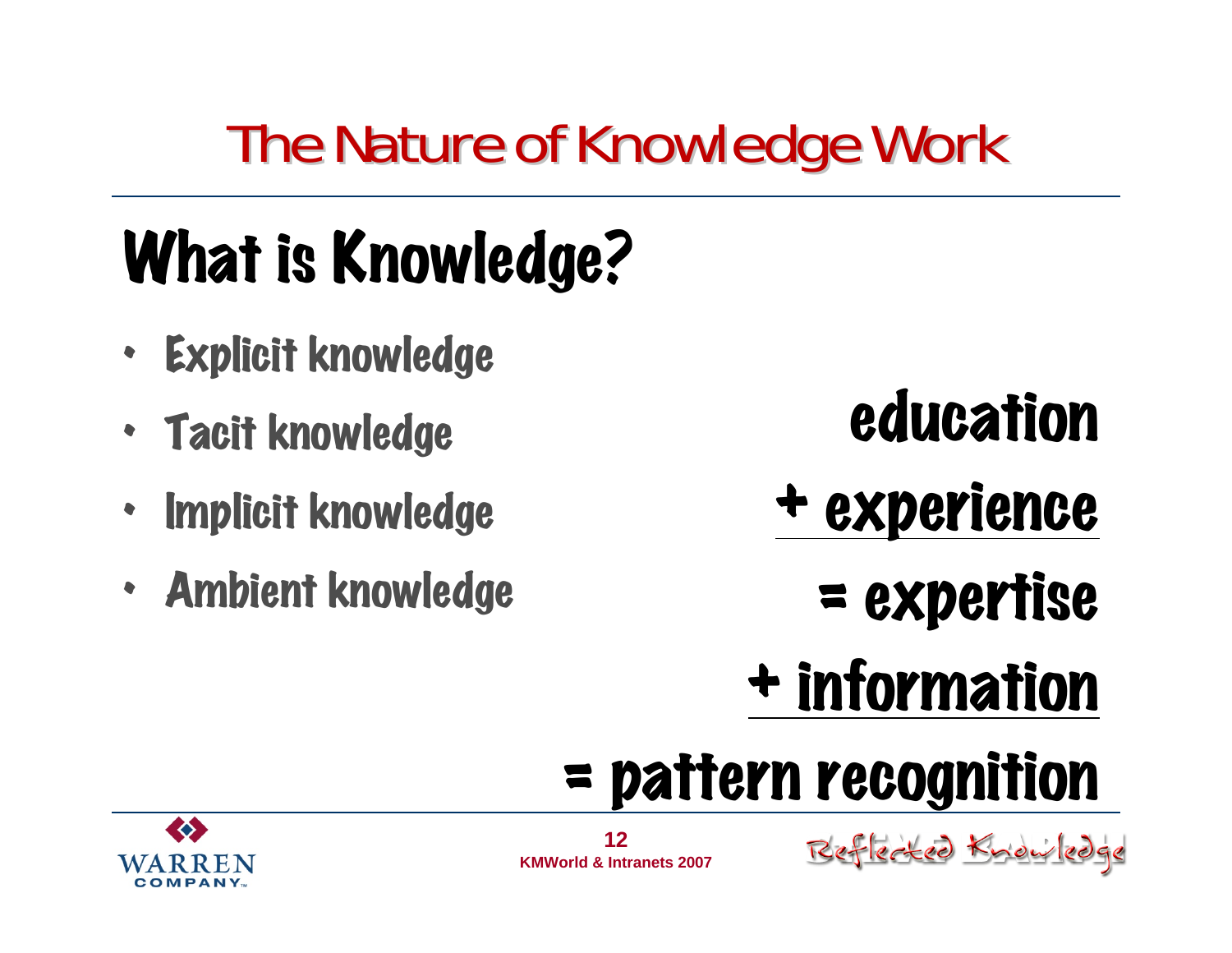- •• Intuition is the "tacit" knowledge articulating itself faster than conscious awareness—the hand & the candle.
- • Reactive is often more efficient and/or effective than proactive?
- • How do you make intuitive leaps when you are working with past patterns?

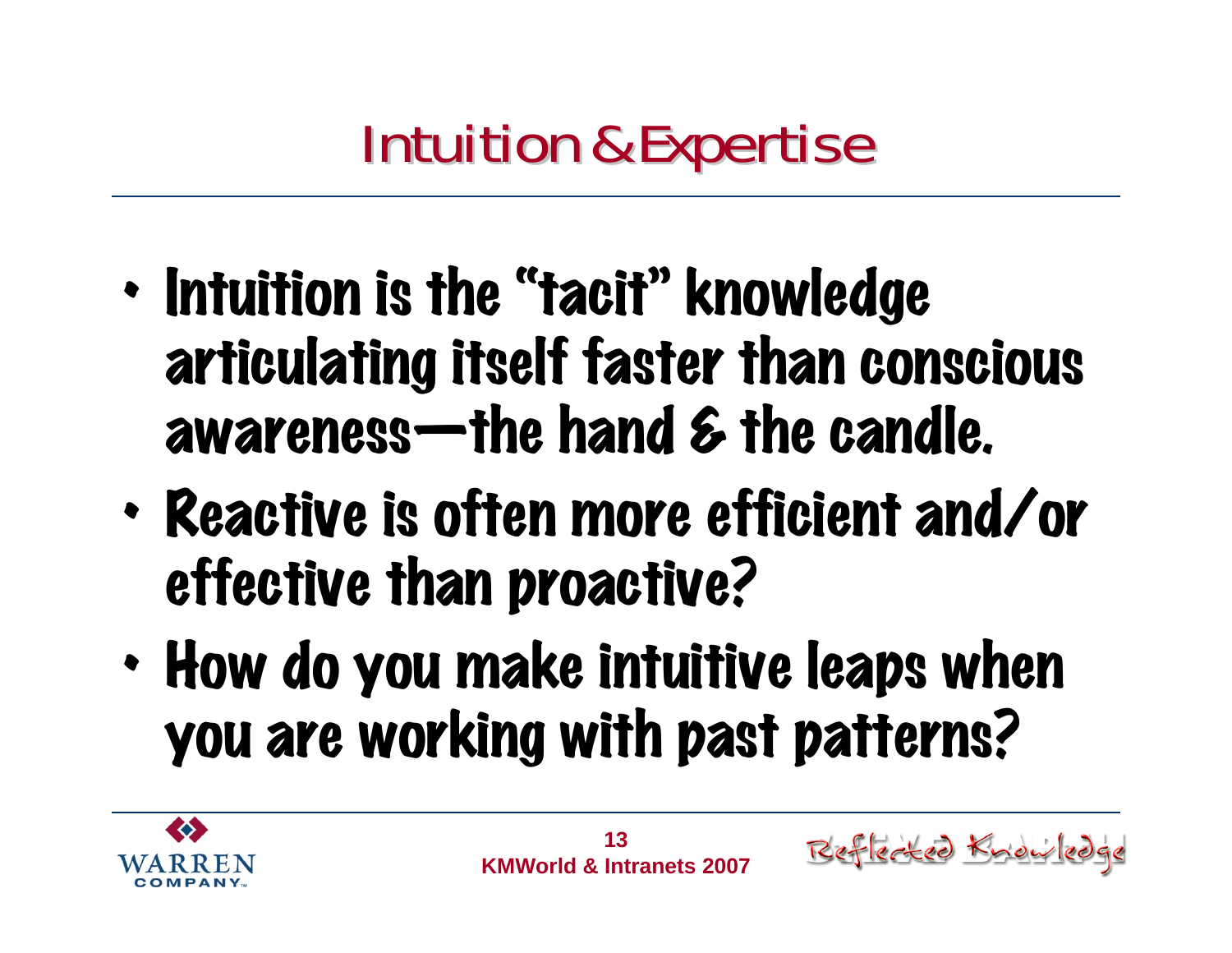### Cognition is Socially Distributed Cognition is Socially Distributed

- • Maintaining bandwidth depends on:
	- • Context
		- •language, experience, culture
		- •exformation (explicitly discarded)
	- • Trust
		- •yourself, others, power
	- •Both must be built in advance

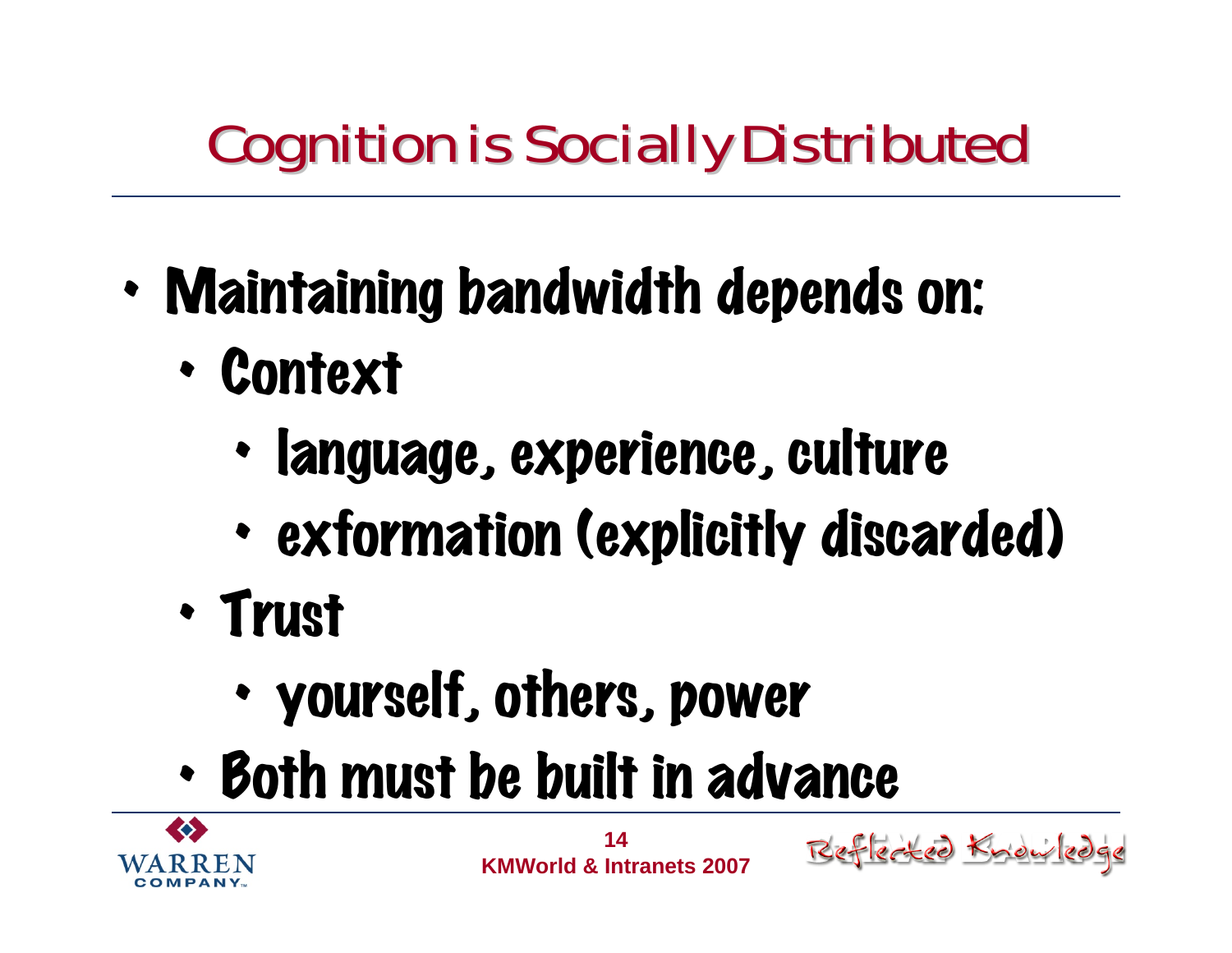

- • Space
	- –Virtuality
	- –Networks
- • Time
	- –Pace Layering
	- –Uncertainty & Knowledge Tenses



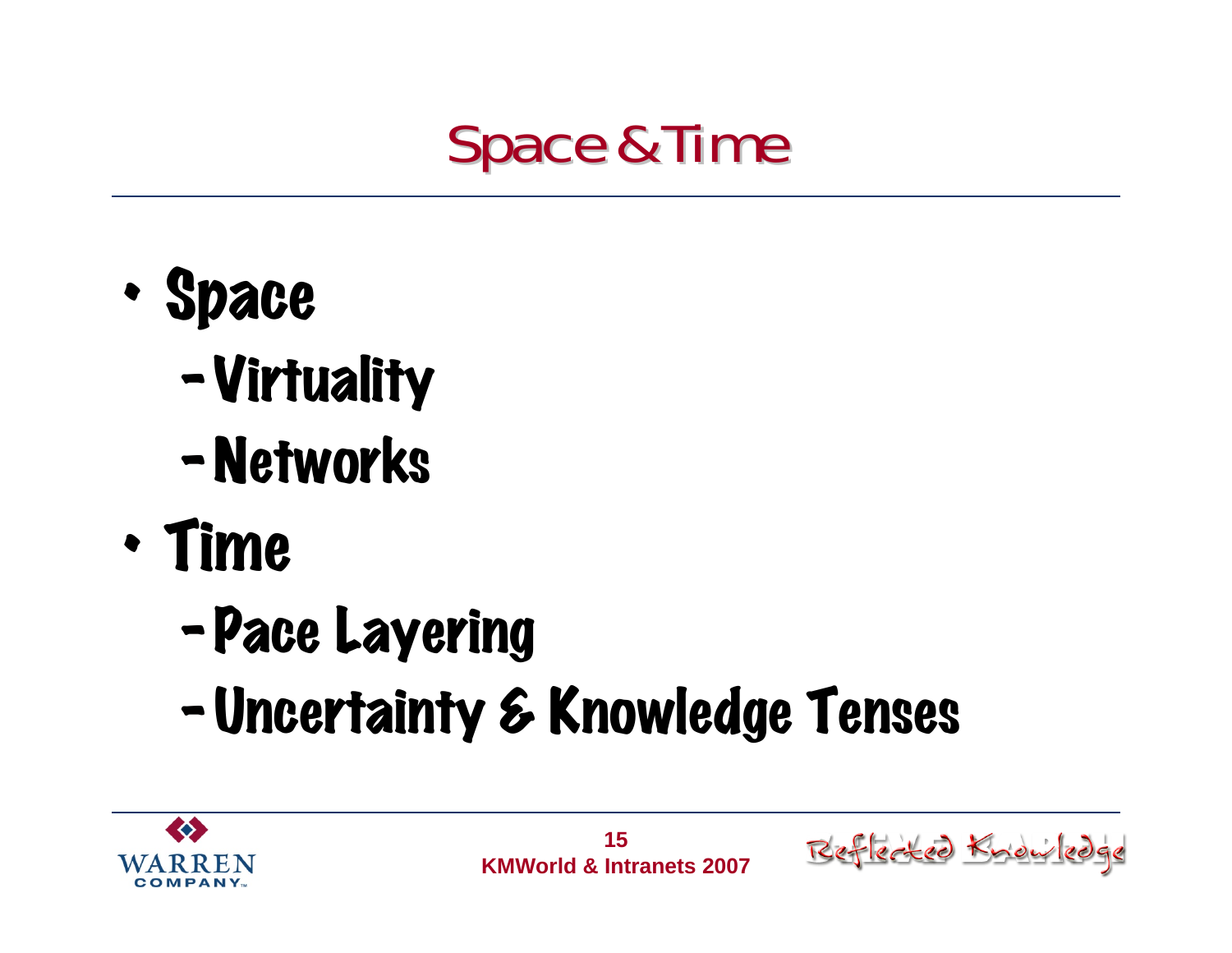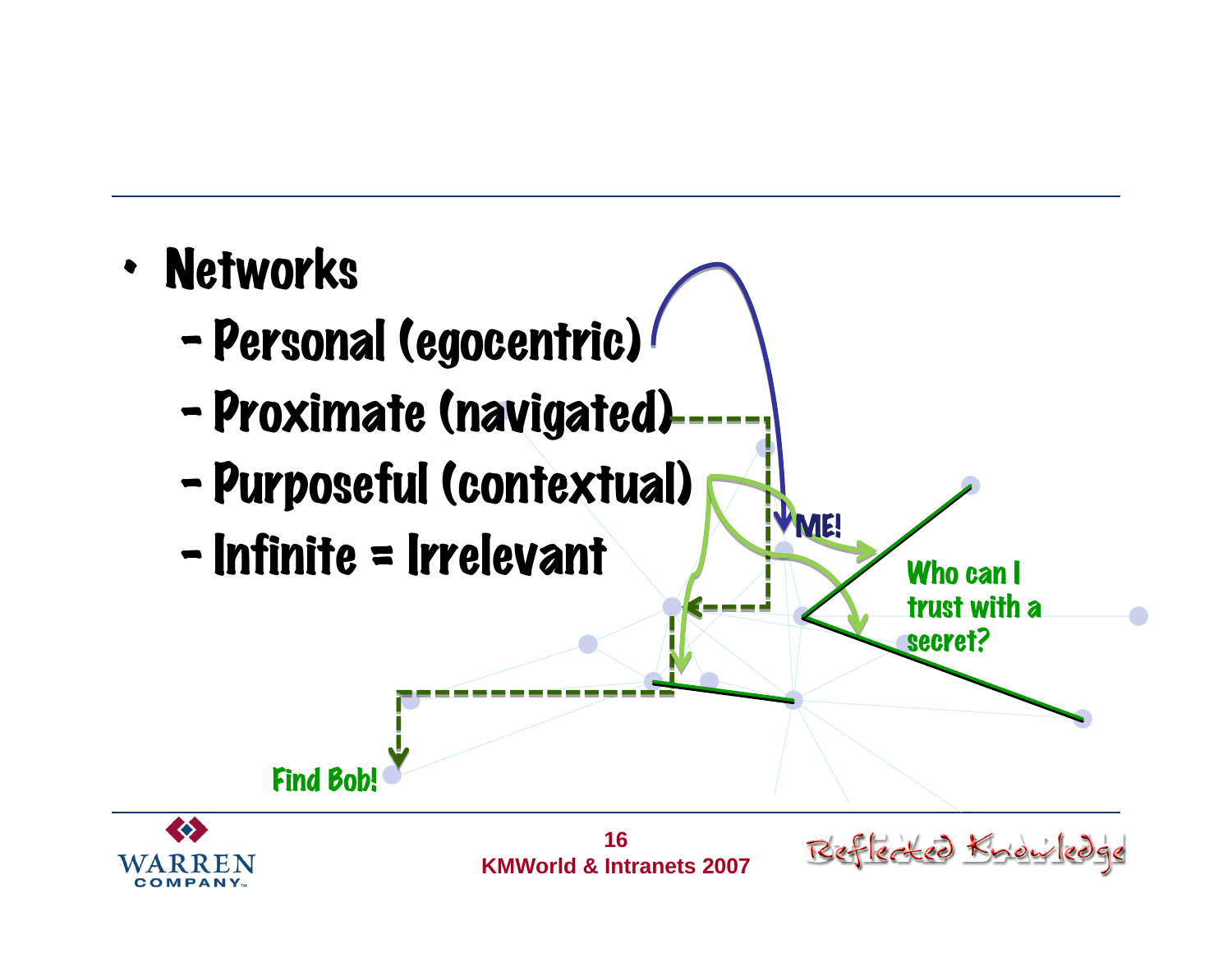#### Space

- • Networks must be built in advance
	- $\blacksquare$ - But they cannot be defined in advance
	- –- Identify through mapping



 $\sqrt{10}$ 

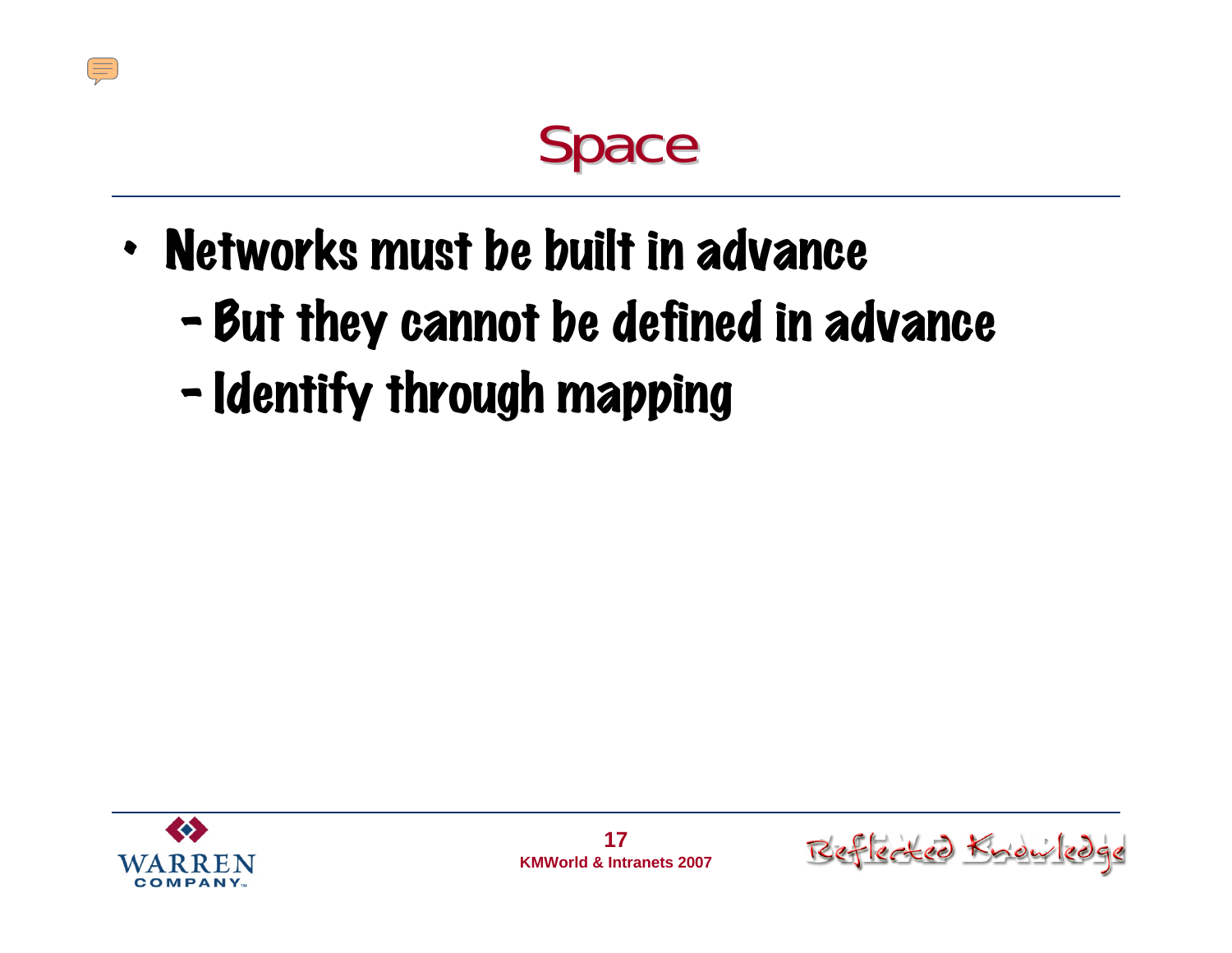#### Example: CoIN Network Example: CoIN Network



**KMWorld & Intranets 2007**

COMPANY.

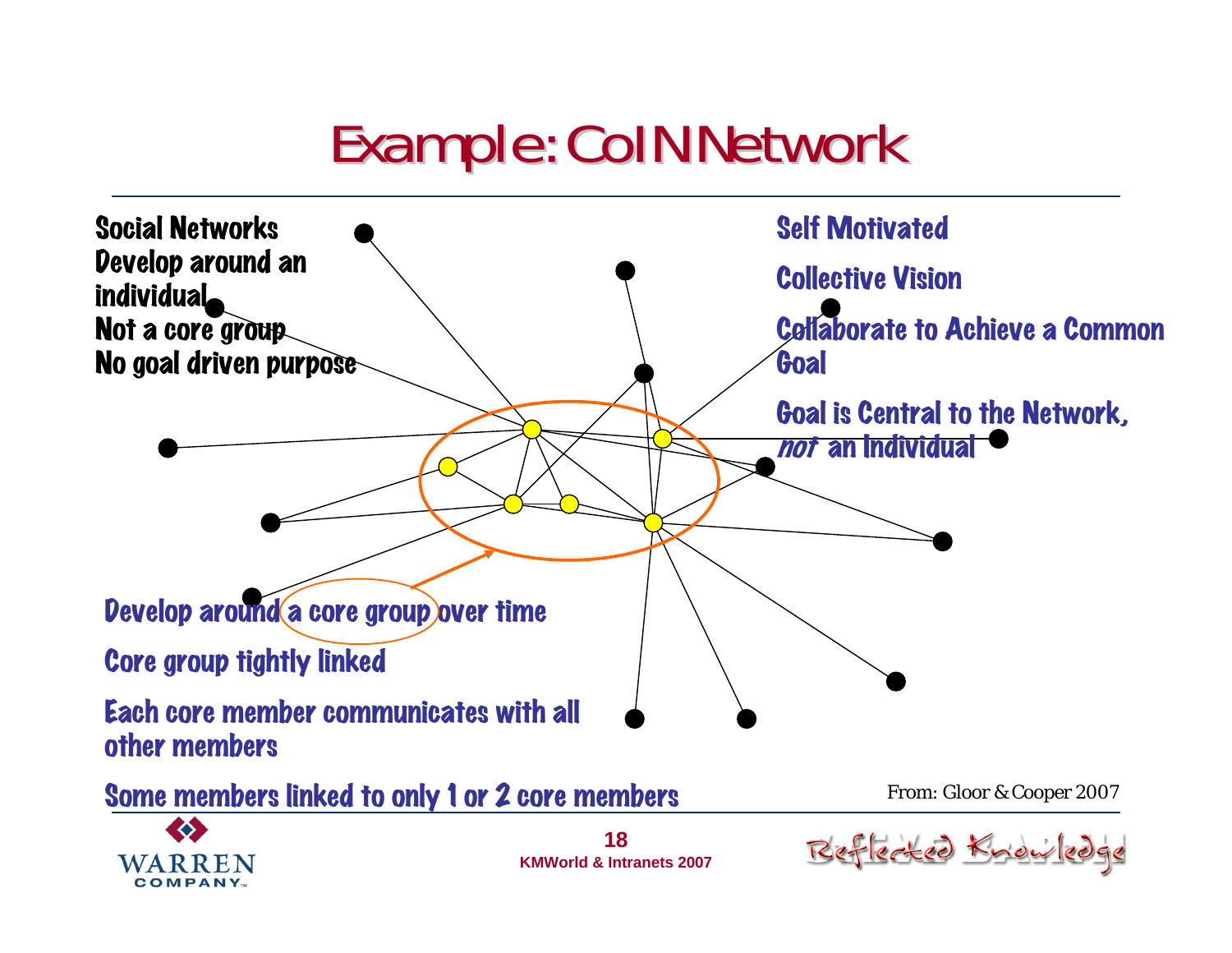#### Time

- • Knowledge Tenses
	- –Past Tense (tacit, implicit & explicit)
	- $\blacksquare$ Present Tense (inquiry & discovery)
	- –Future Tense (possible, plausible, probable)





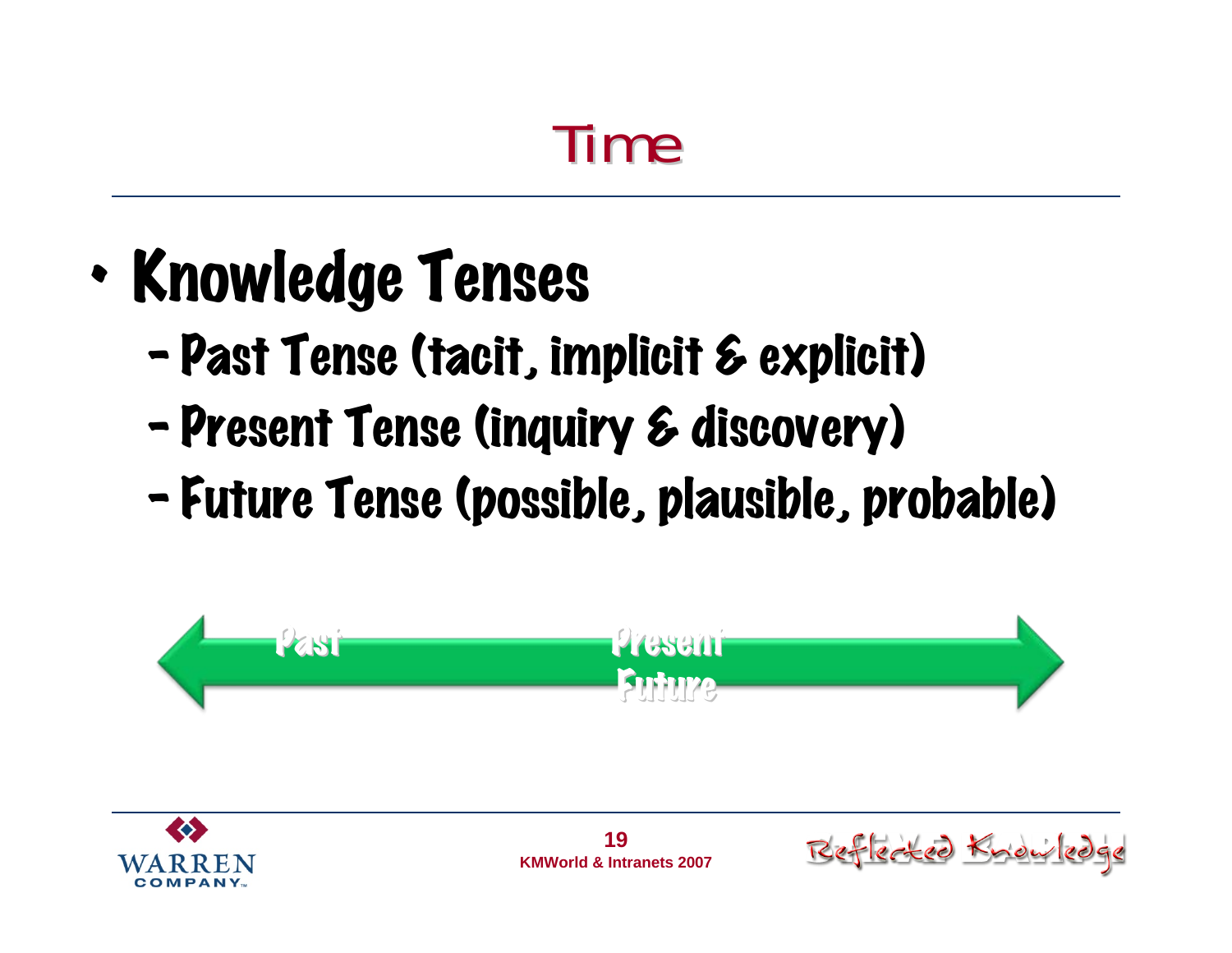#### **A Civilization's Pace Layers**



**COMPANY**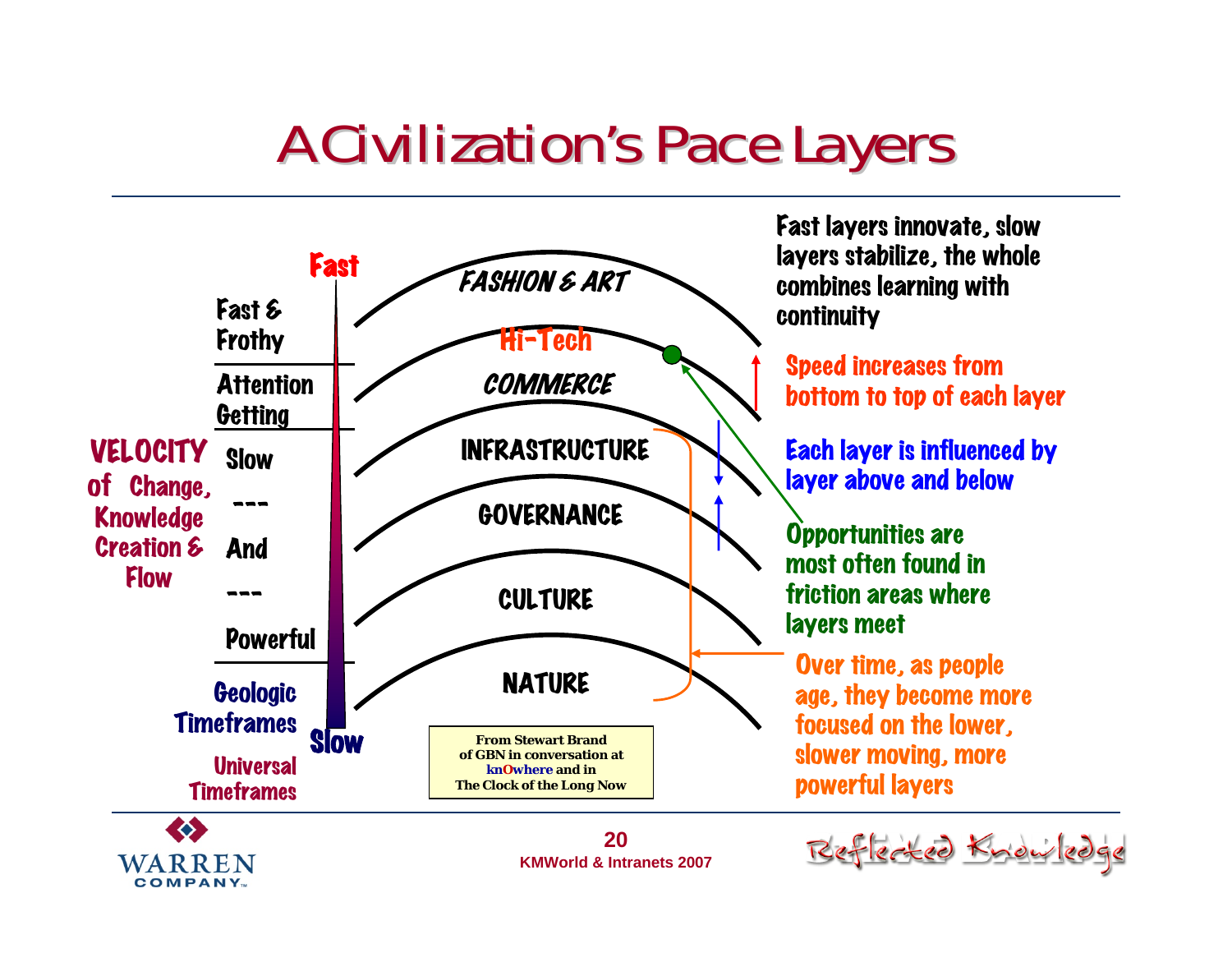### **Truth & Beauty**

• Knowledge

 $\sqrt{\frac{1}{2}}$ 

- •**Justified**
- $\bullet$ True
- •Belief



- $\bullet$  Possible
	- –- Doesn't violate laws of physics
- Probable
	- – Objective data… convincing to others
- • Plausible
	- – Narrative coherence… if only to me



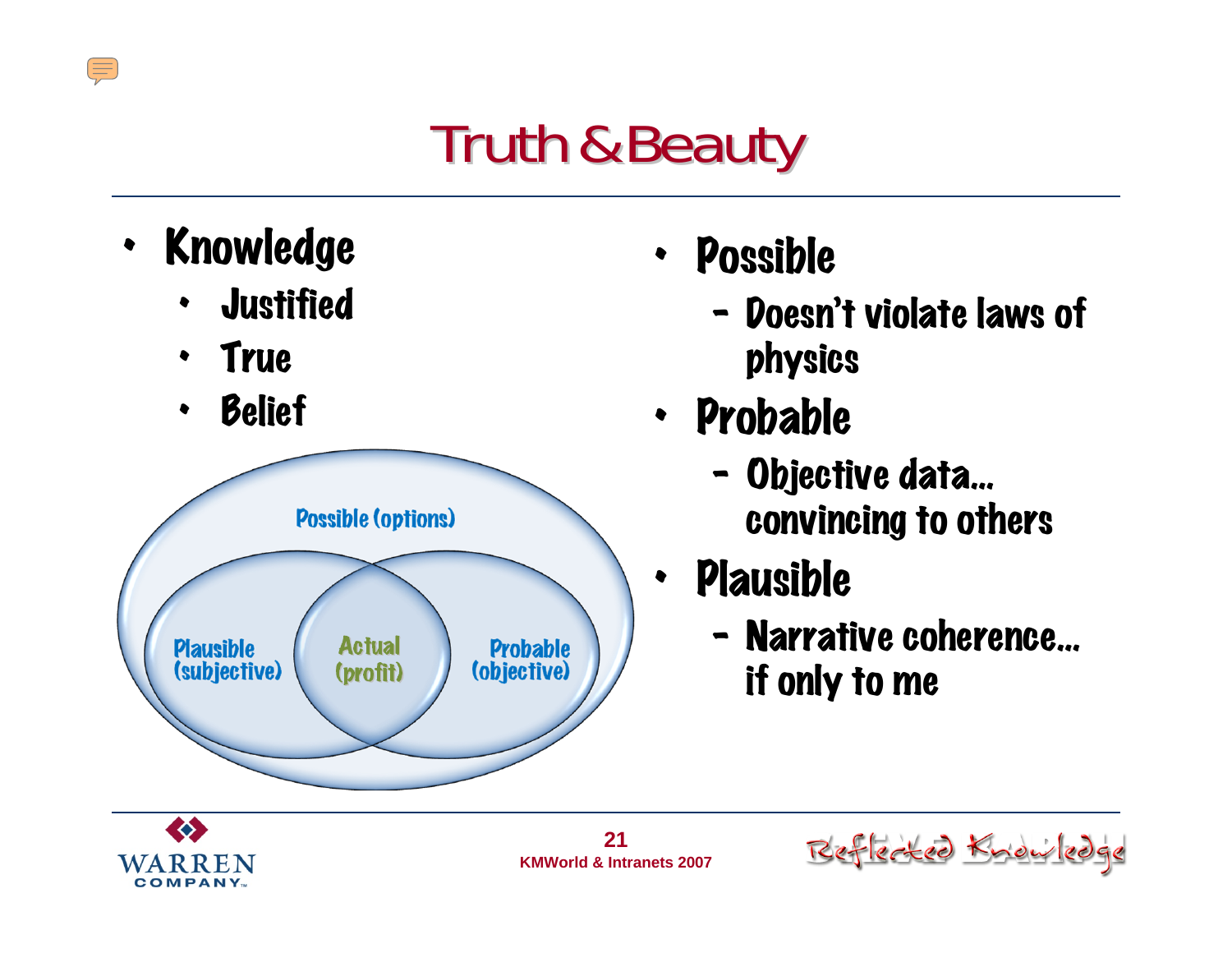#### **Truth & Beauty**

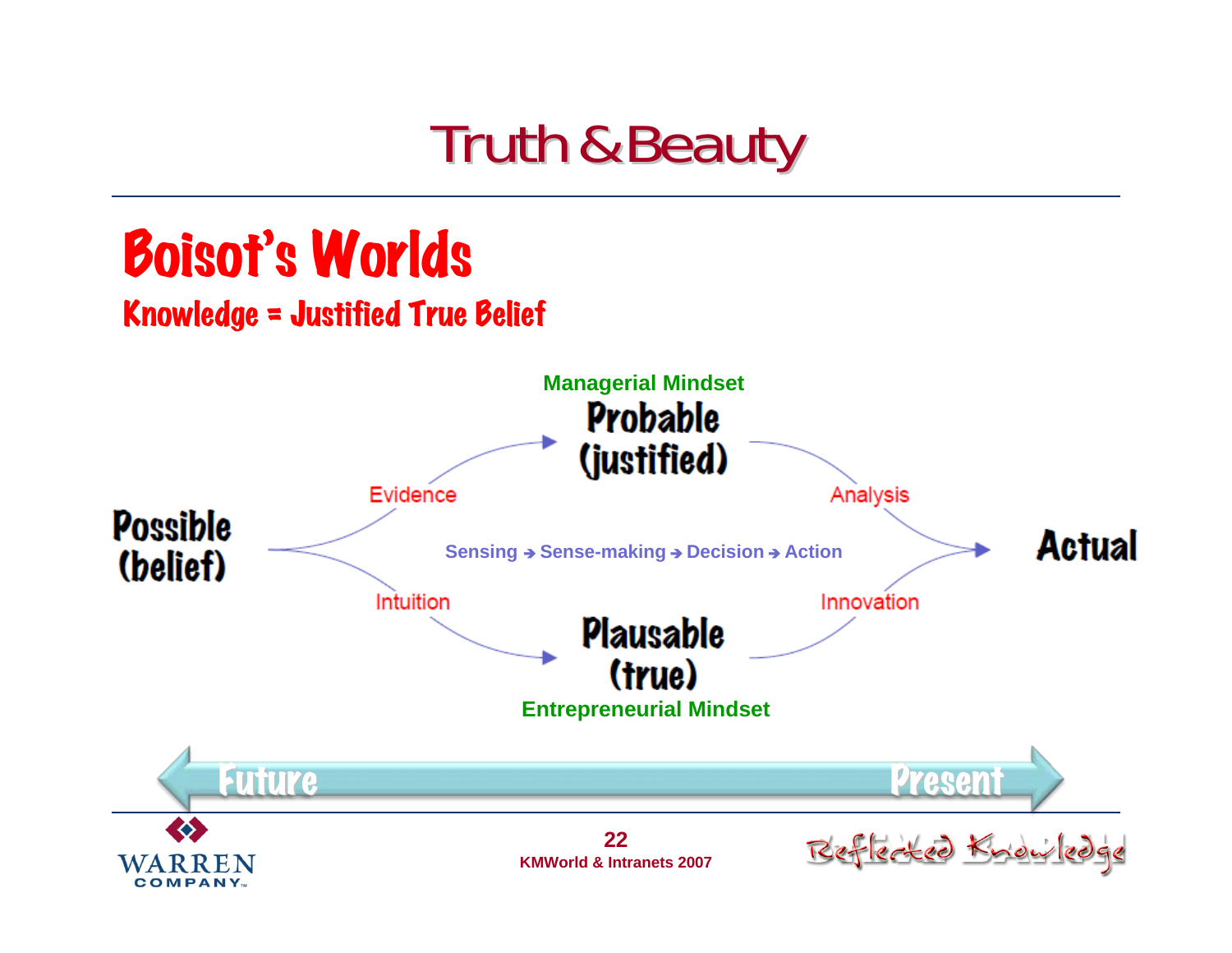#### **Back to the Future**



**COMPANY**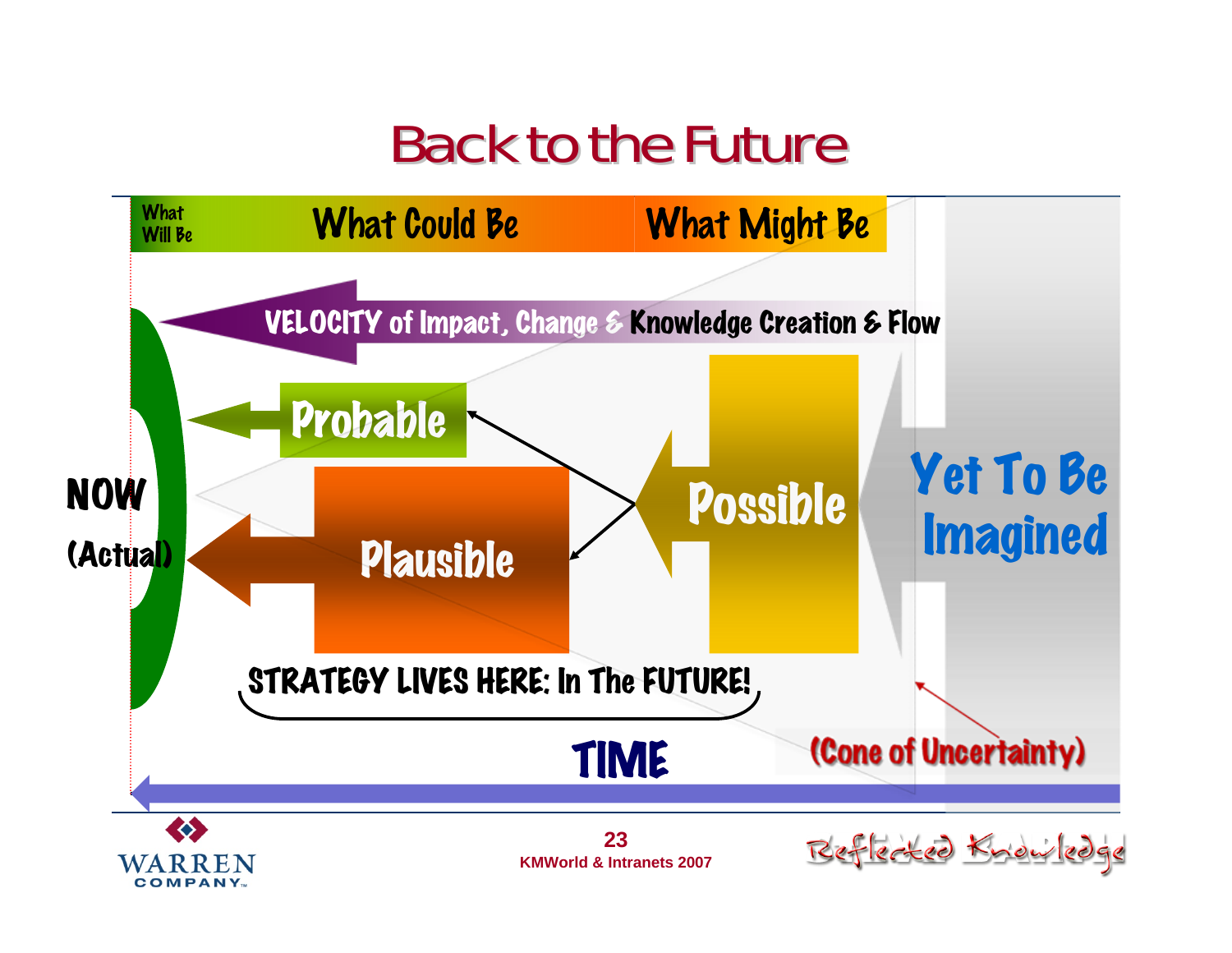### **Cone of Uncertainty**

- •· Uncertainty:
	- Possibility
	- Opportunity (& Threat)
	- Knowledge in the Future Tense
		- •• Don't know what you don't know

Reflected Knowledge

- •• Don't know what you know
- •• What you need to know

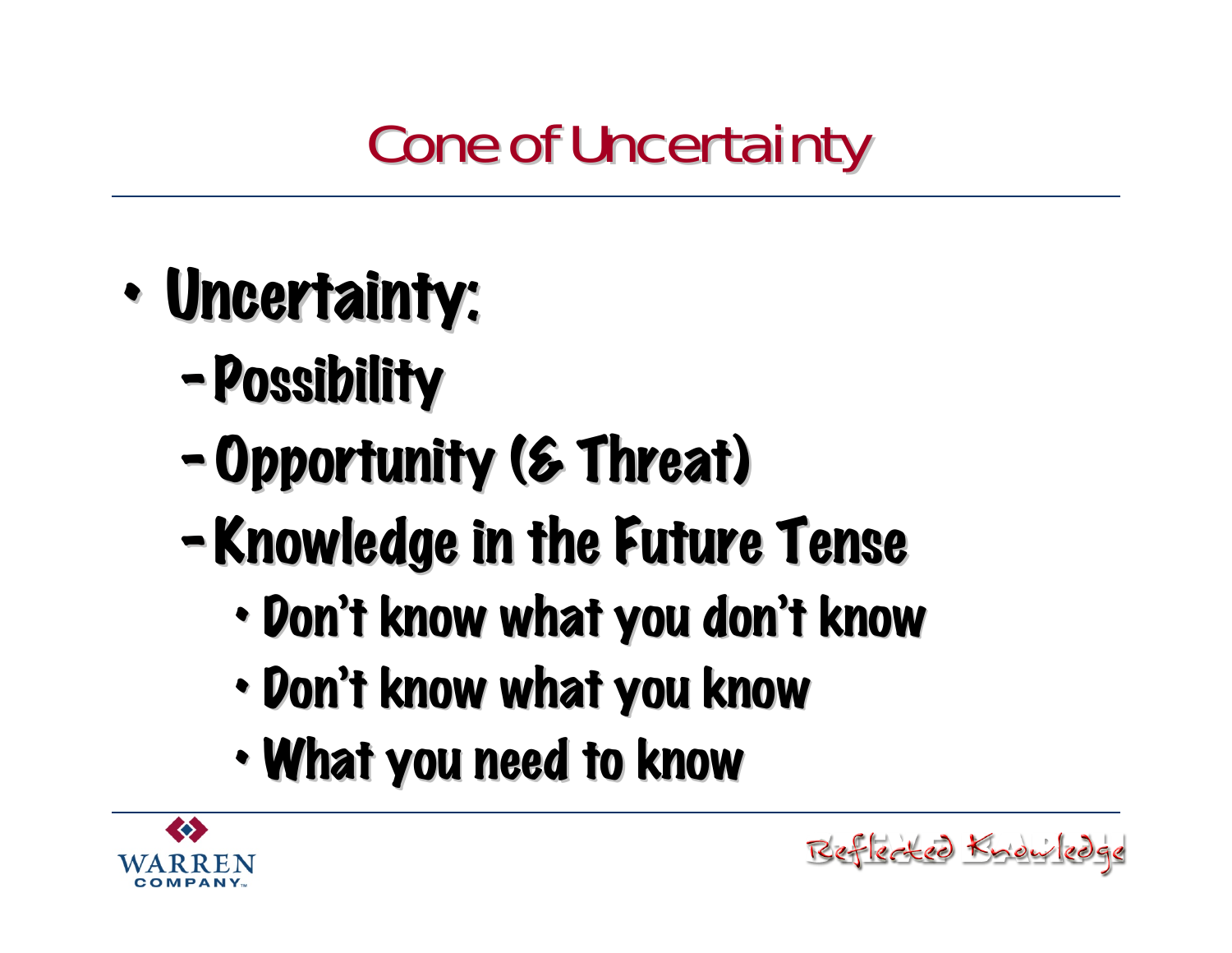#### **Decision Making**





Reflected Know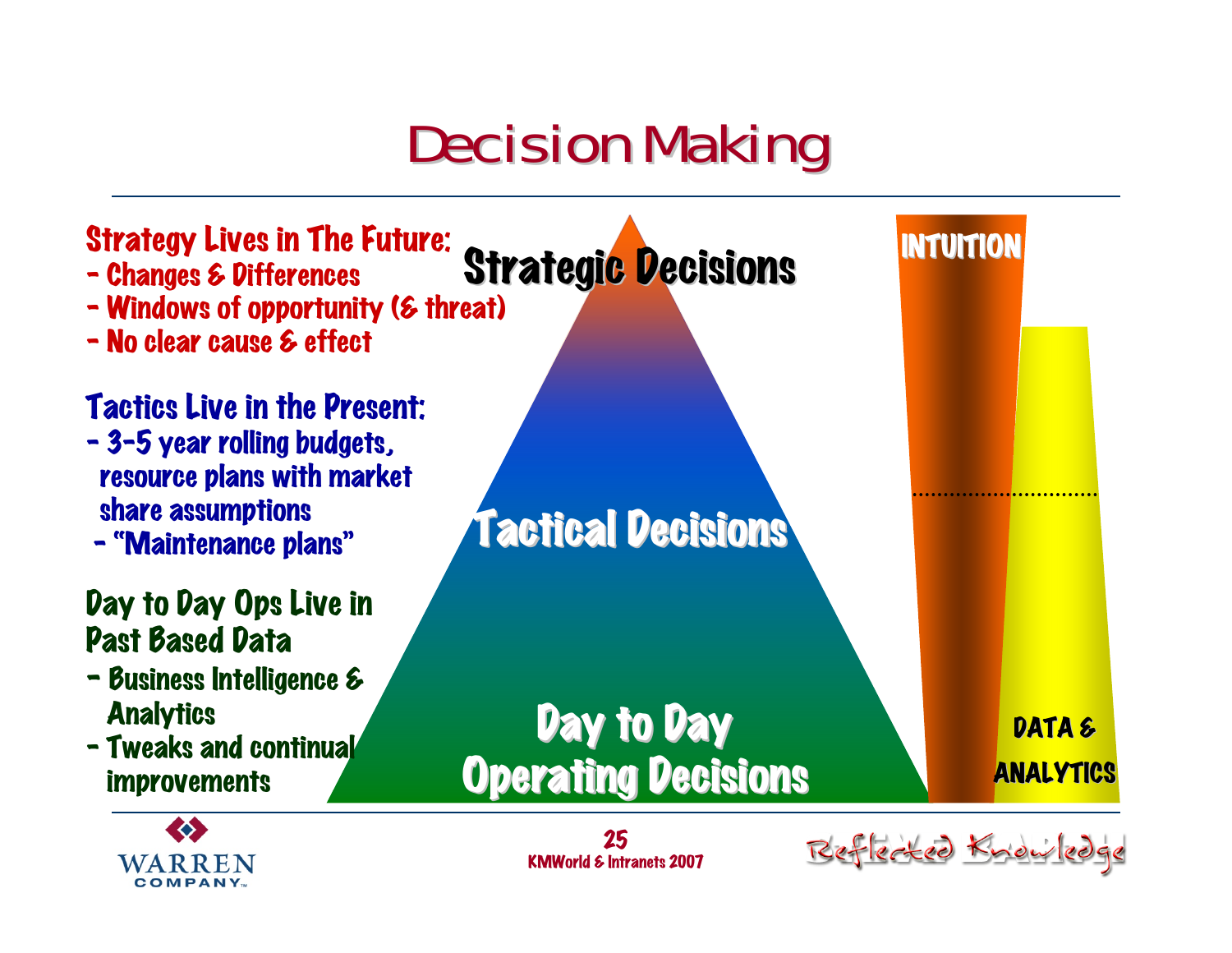### **Strategic Decisions**

- Anticipating future changes & differences:
	- –- In worlds filled with ambiguity
		- No clear connections between positions we take and economic outcomes
		- Cause and effect only clear through hindsight
		- See the open window, jump though it and
		- Exploit!
	- $\blacksquare$ - Take advantage of uncertainty
- Be first to "Get it Right" (*not necessarily first mover*)\*
- Future-knowledge driven

\*Richard Rumelt, UCLA

ted Know

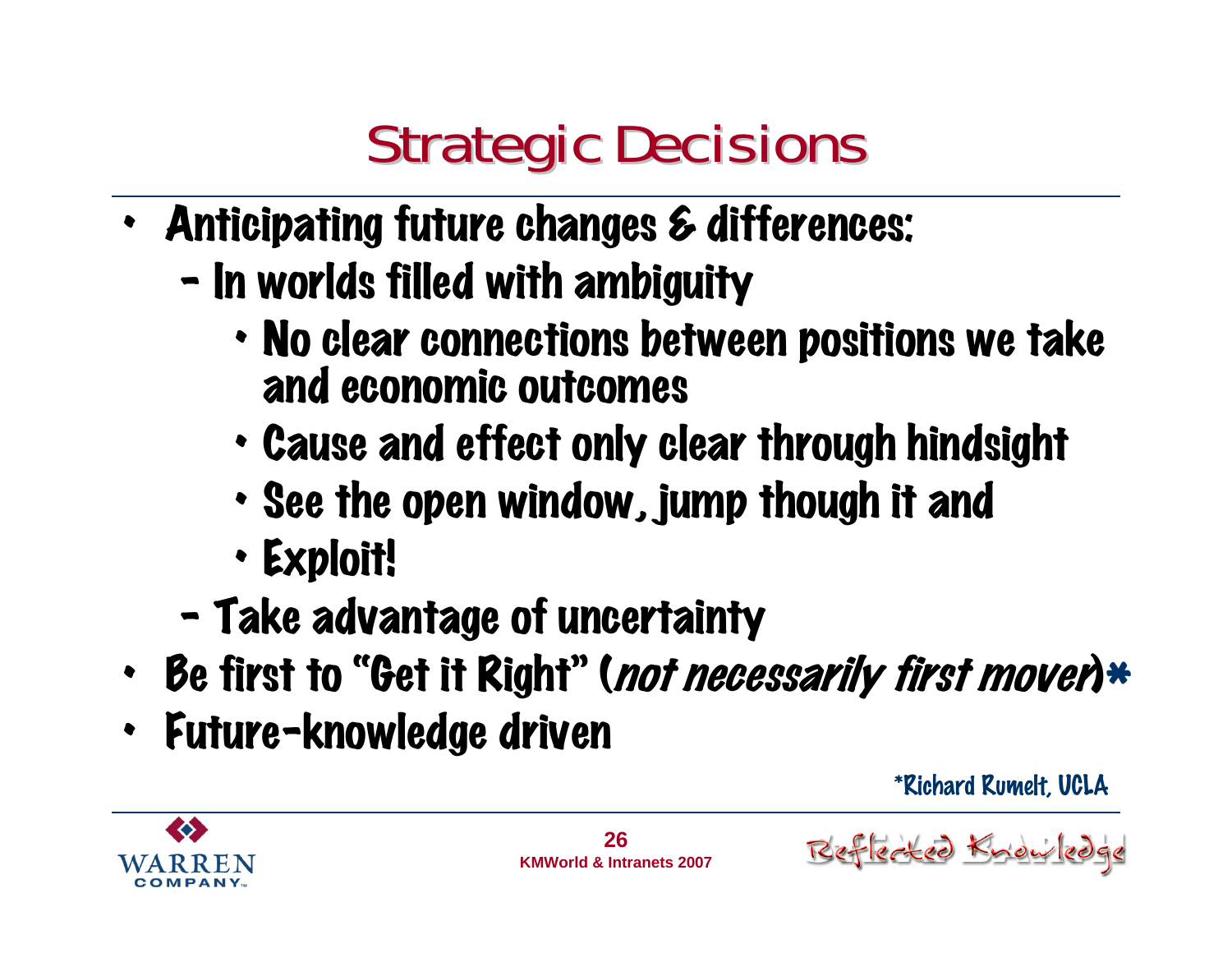#### **Collaborative Innovation**

- • Collaborative Innovation: The recursive interaction of co-creativity, knowledge, and<br>mutual learning between two or more people working<br>together toward a common goal of generating new sources<br>of growth or wealth in an organization.
- • Six Types of Innovation:
	- •Process Improvements
	- System Solutions
	- •Business Models
- Market Extensions
- Product Improvements
- Technology Inventions



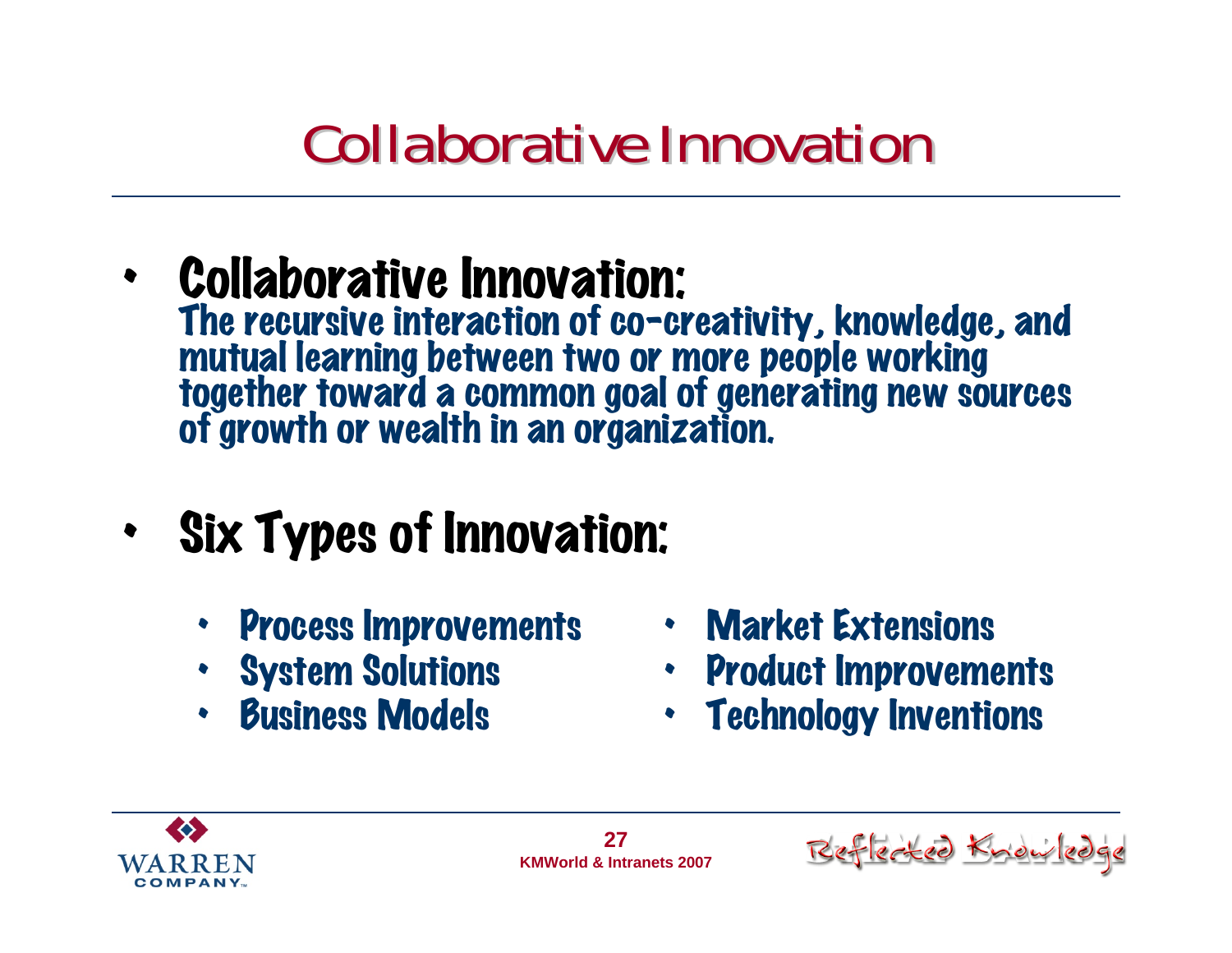#### **Collaborative Innovation Process**





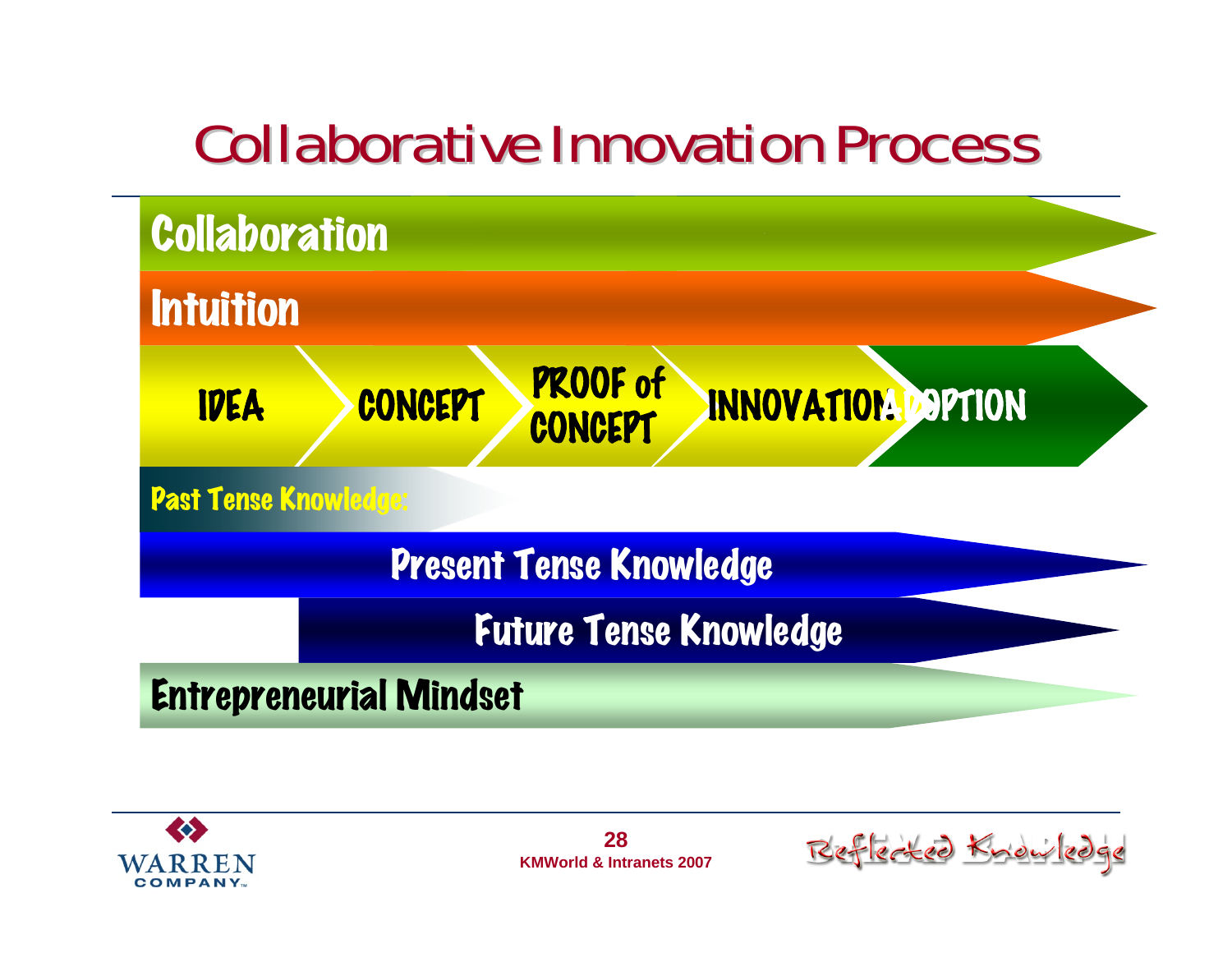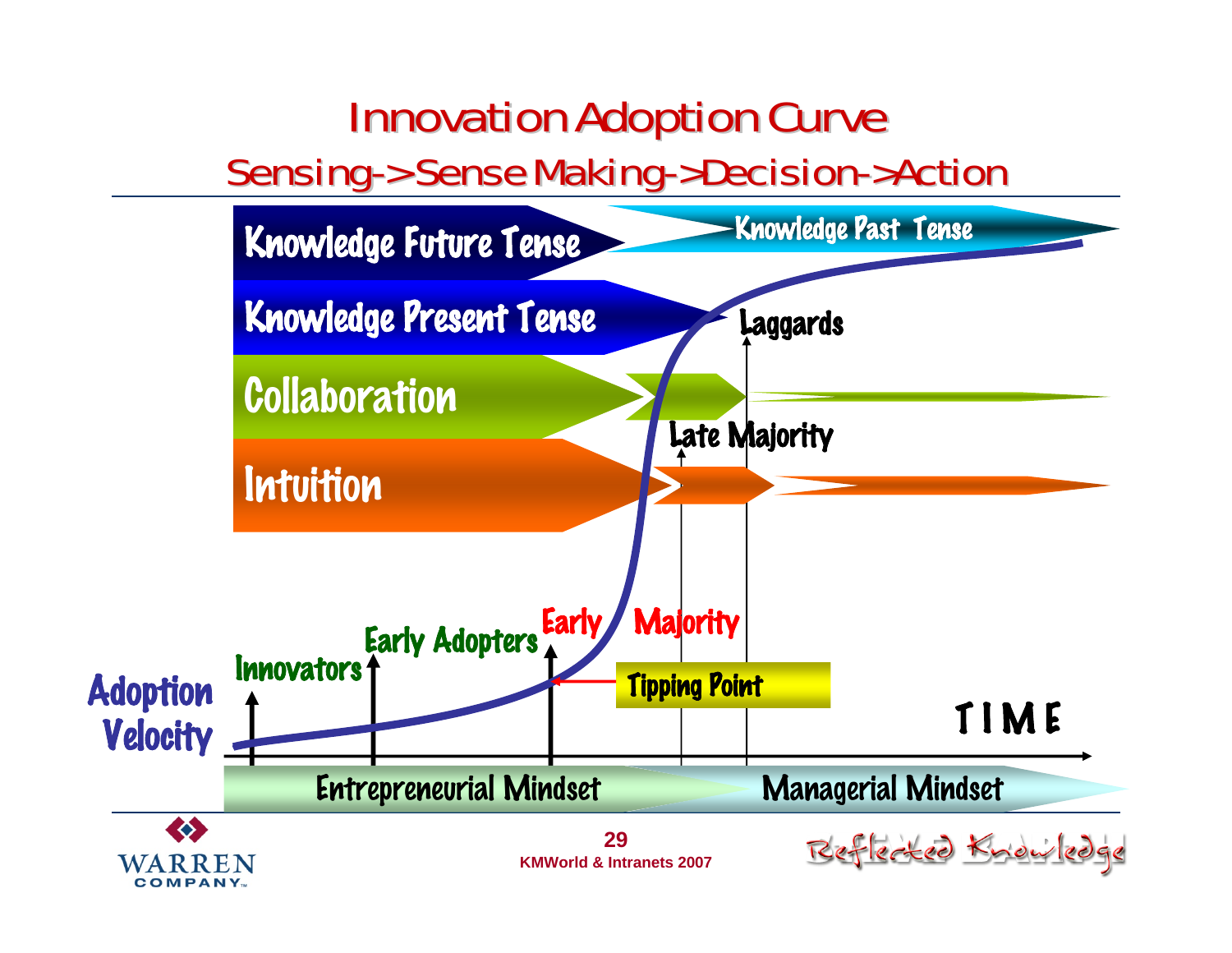### **Knowledge and Knowing**

- 1. What you need to know
- 2. What you think you know
- 3. What you know you don't know
- 4. WHO knows or could know it
- 5. What don't know you know
- 6. What you don't know you don't know
- 7. What you know (and WHO knows it)





**Cognitive** 

**This is where**

**you get bitten:**

**There be** 

**Black Swans here!**

**Diversity**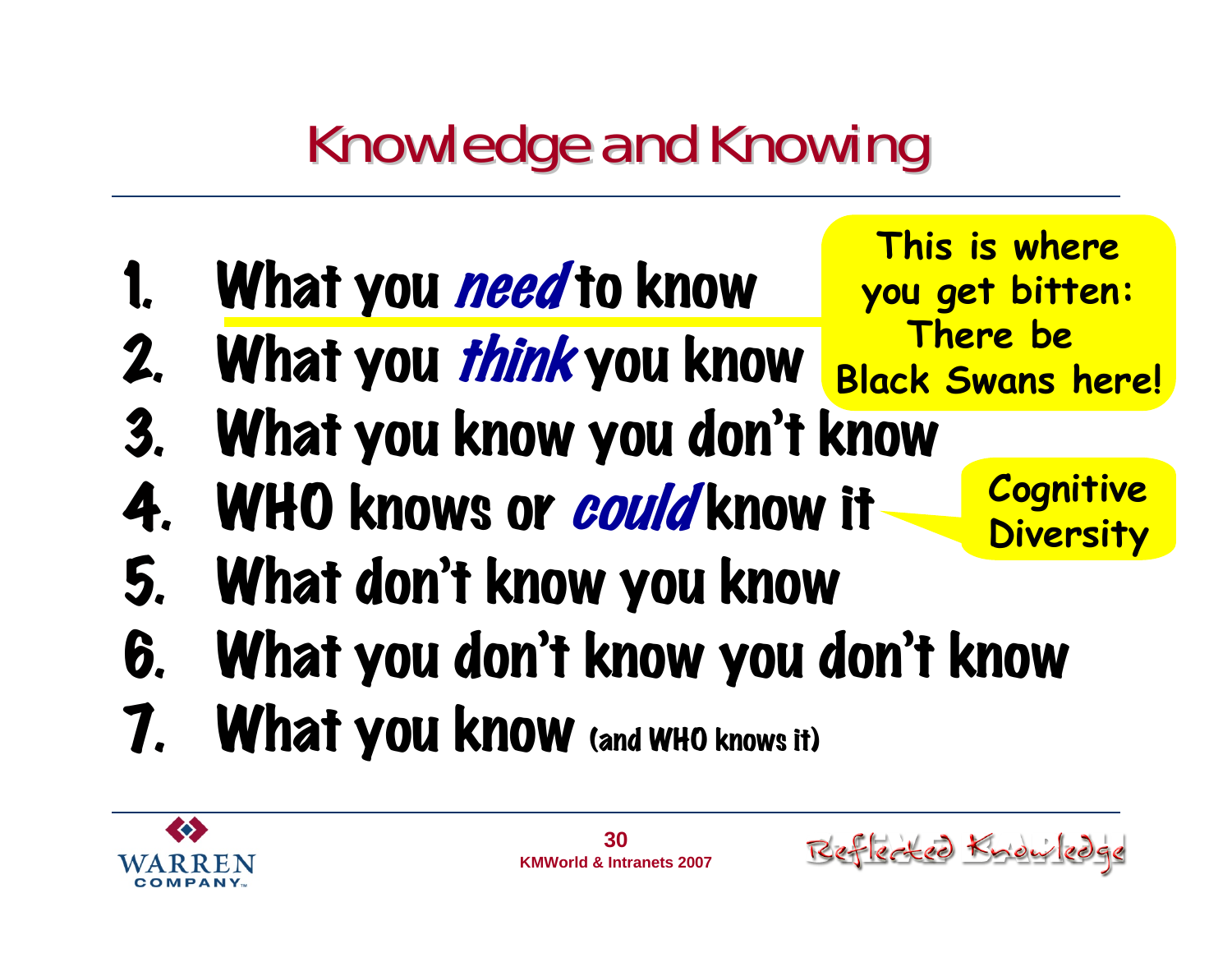### **Knowing & Learning**





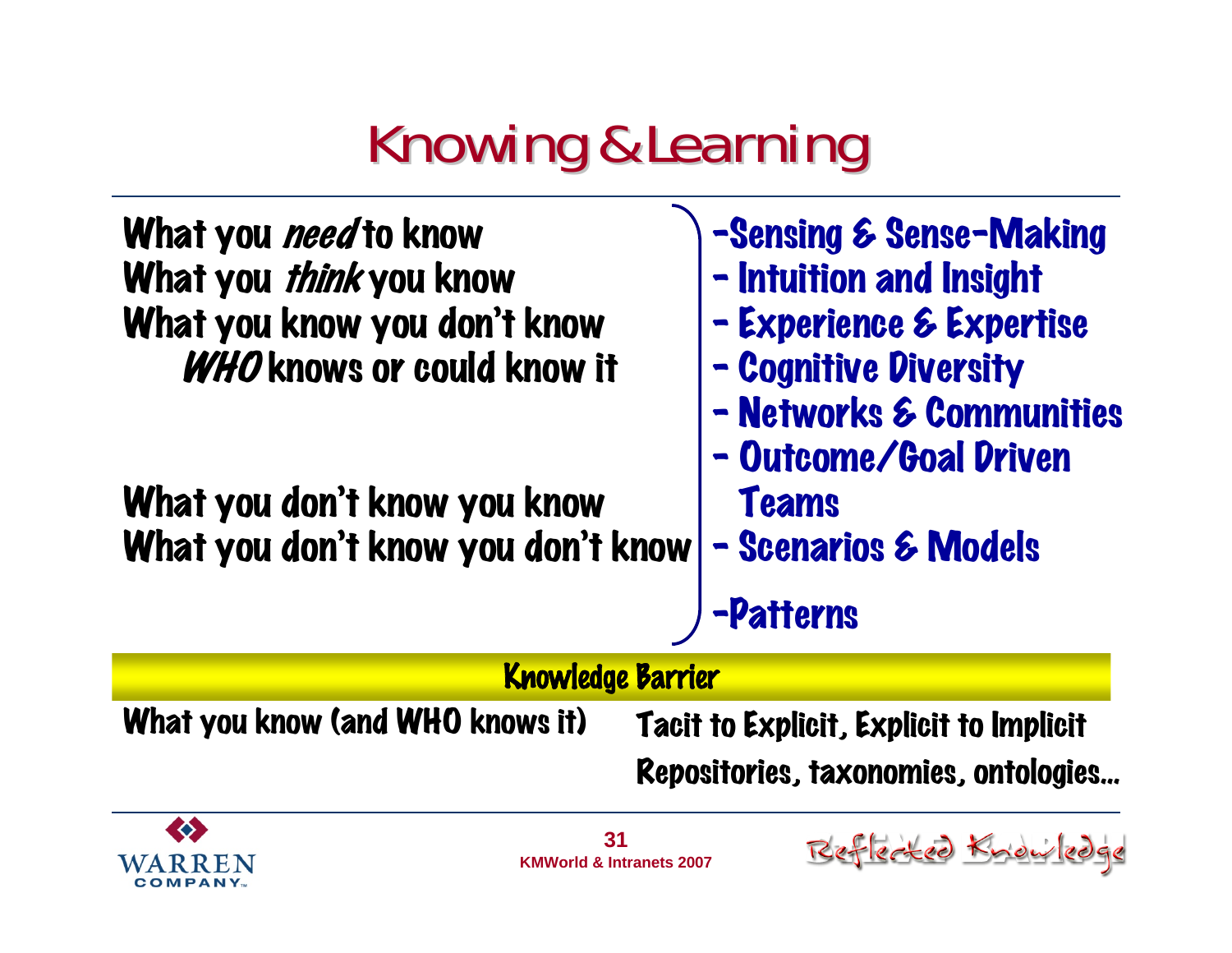#### What You Need to Do: Skills & Tools

- Networks = informal to formal
- • Identify/Map purposeful teams/networks
	- –- Stimulate
		- Process facilitation
		- Team design for cognitive diversity and compatible<br>differences
	- –- Support with infrastructure for
		- Knowledge Generation (not just capture and archiving)
		- User created/managed Wikis, Blogs, etc.
		- Collaborative Innovation SaaS tools, e.g., Brightidea,<br>Imaginatik, TheBrain
		- Narrative capture tools and processes



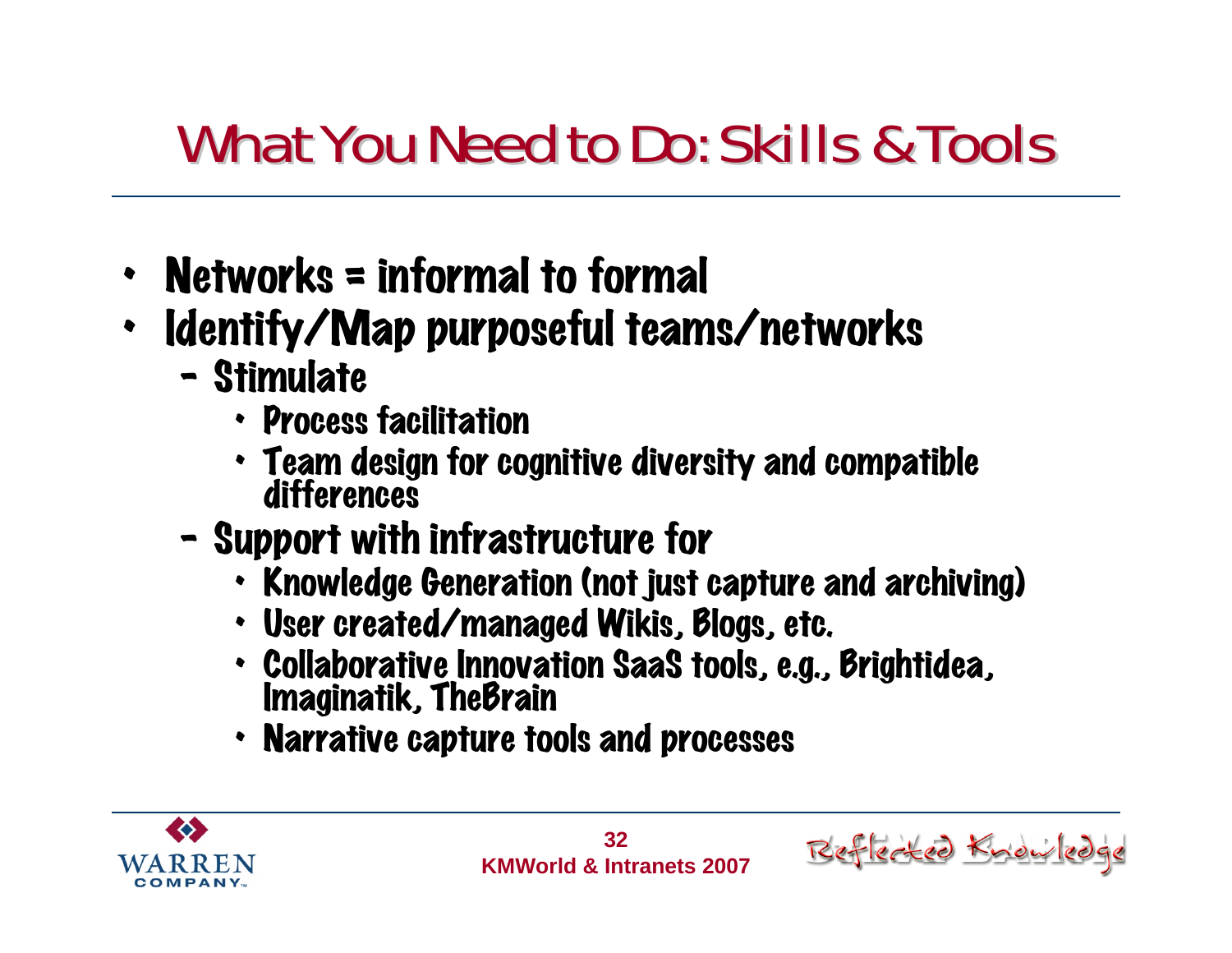### **Implications & Applications for KM**

- Intuition & analysis cannot be completely separated
- Information & ideas need to flow through more individual and collective channels—not bottlenecks
- Don't try to eliminate overload; embrace the richness of knowledge-intense collaborative environments
- Creating value is more about organizational culture and human cognition than business technologies and corporate structures

steel Kno

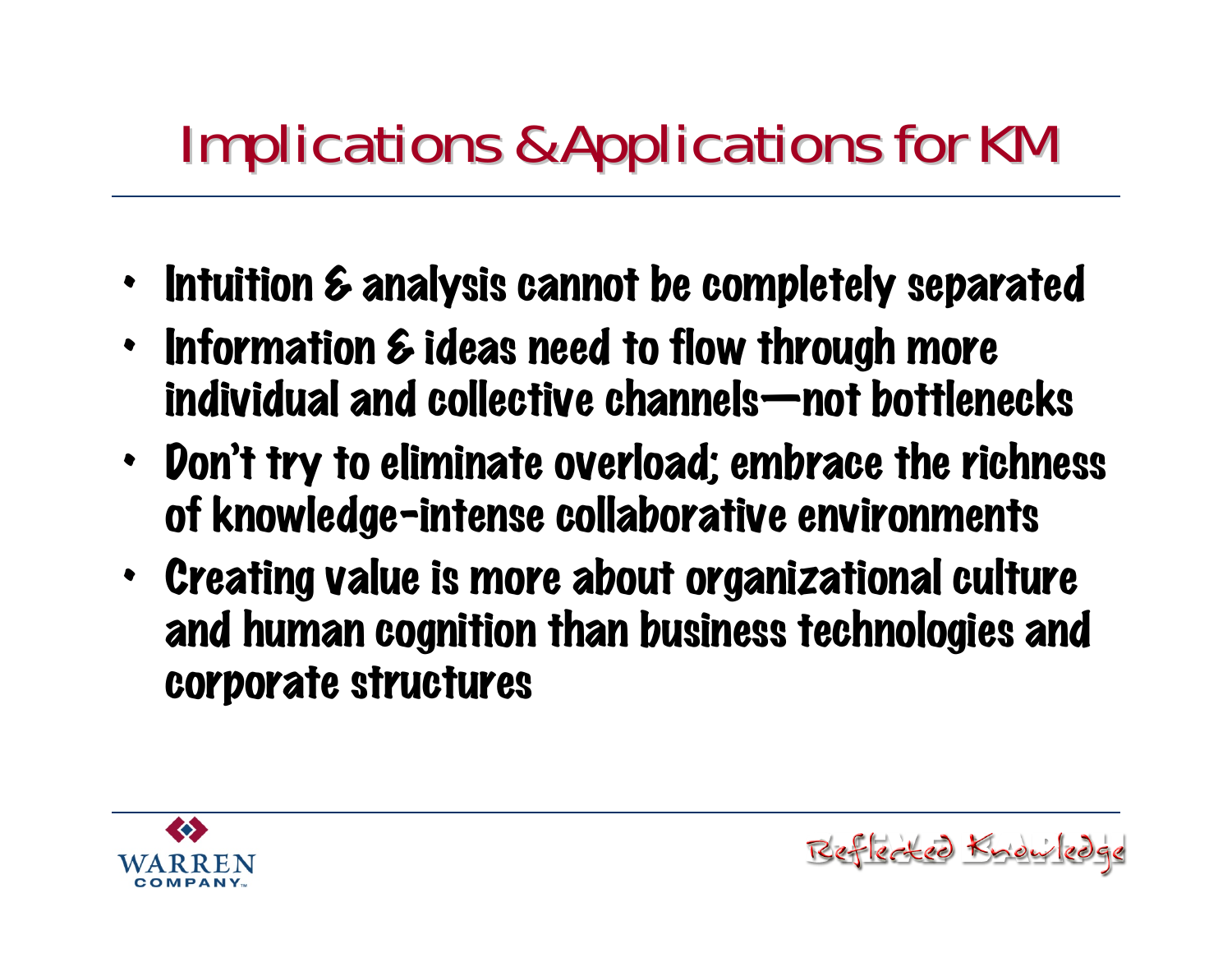### **Implications & Applications for KM**

- • Cultivate the network
	- $\blacksquare$ Role of the environment in knowing
- • Cultivate the context
	- –Common maps, metaphors and narratives
	- –But diversity yields multiple perspective
- • Support cognition
	- –- Don't simply dismiss emotion, intuition, buzz
	- –Everything gives off information; knowledge depends on context

Reflected Knowledge

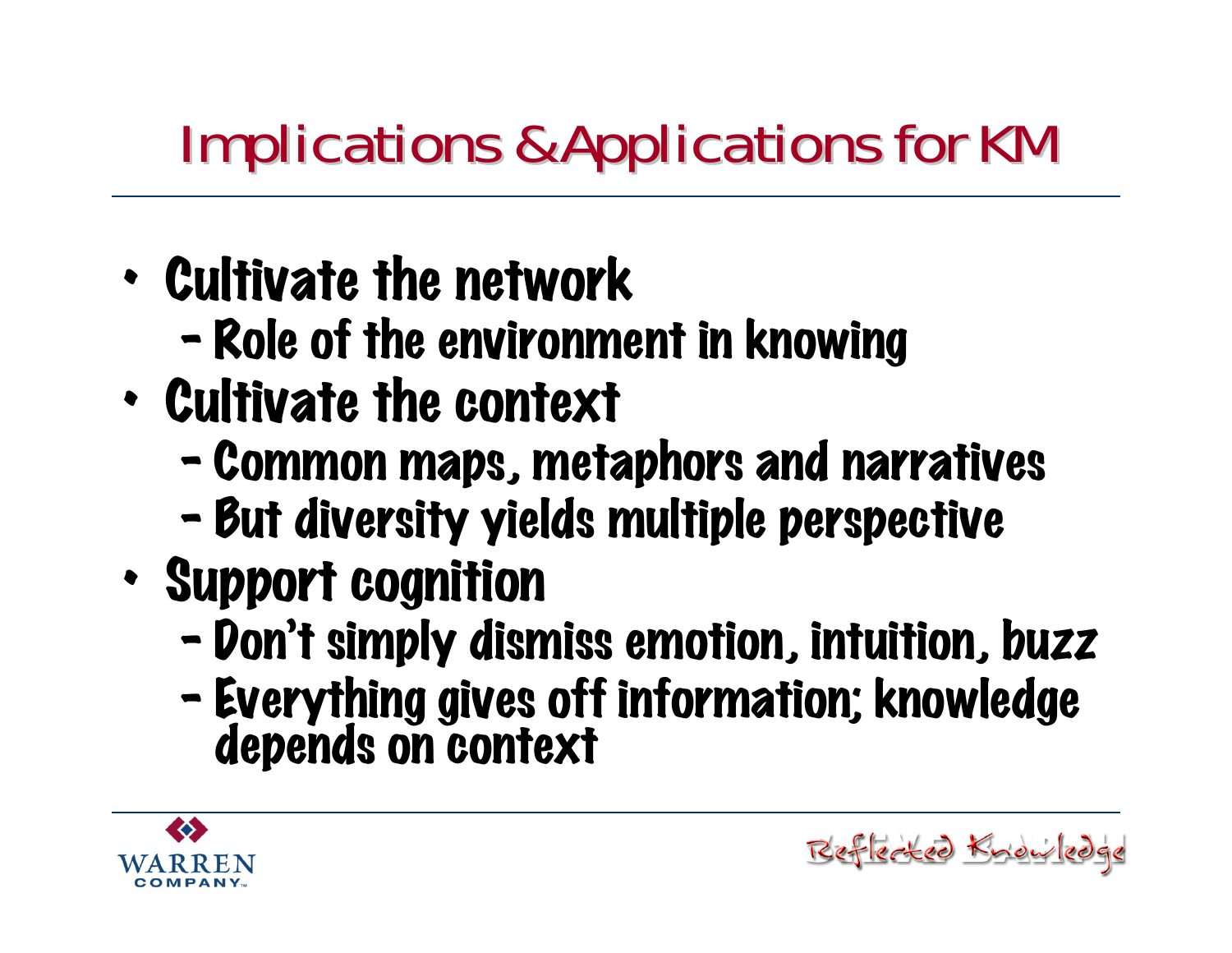#### **But Wait, There's More!**

- Your role is not to manage the past, but to facilitate the present and future
- Differentials in thinking and cognitive diversity is paramount for faster innovation & decision making!

#### Final Thoughts:

- To accelerate innovation and decision making:
	- –- Manage for intuition
	- –Manage for future tense knowledge
	- $\blacksquare$ - Past tense focus keeps you *behind* the curve,<br>Present tense puts you *on* the curve,<br>Future tense puts you *ahead* of the curve

Reflected Know

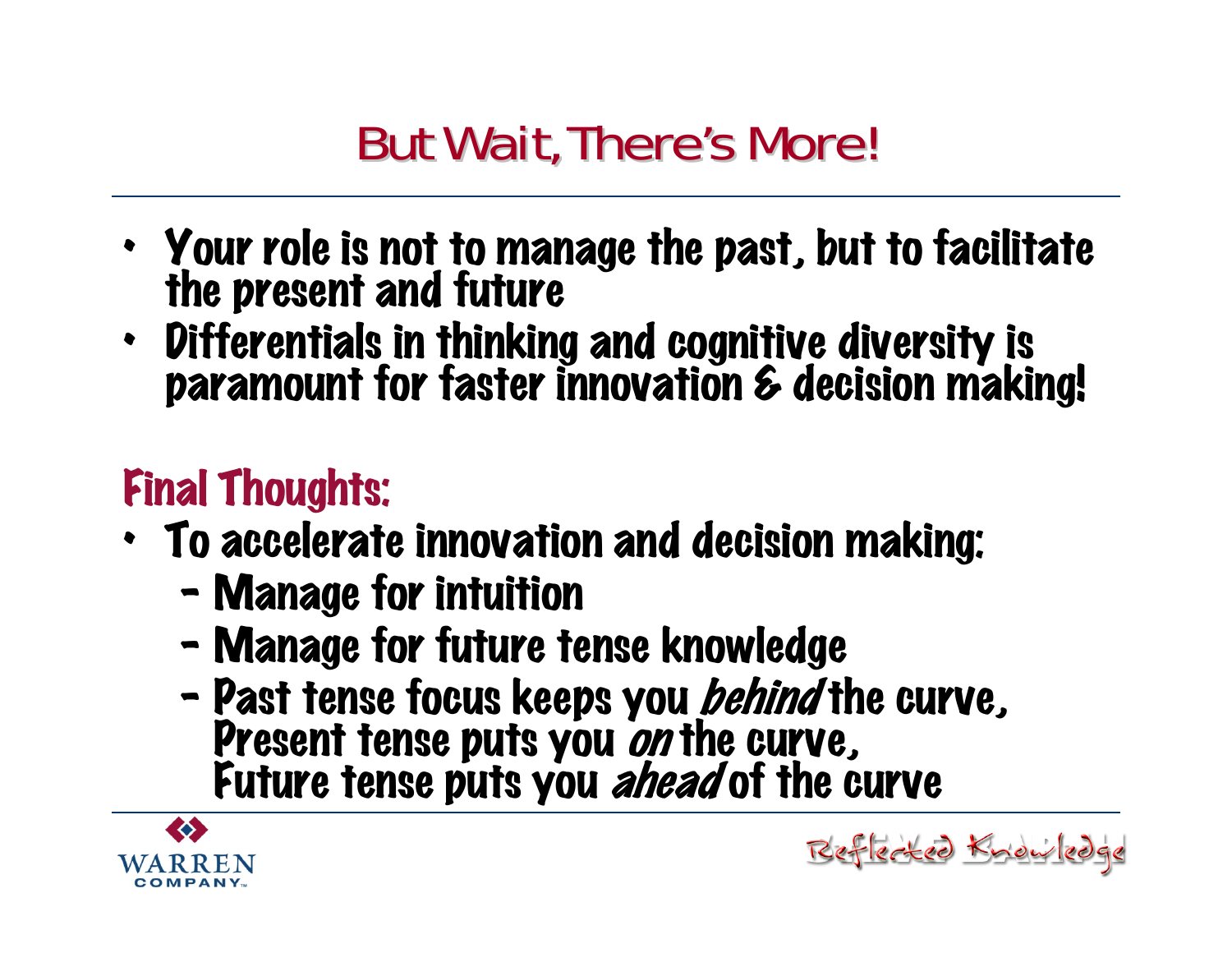#### **About the Speakers**

**Steve Barth** is a recognized authority on knowledge management and organizational learning, especially the dynamic relationships between individual knowledge workers and their peers, teams, organizations and communities. Steve currently serves as an advisor to international corporate, government and university clients, including the Office of the Prime Minister in Thailand and Coemergence Inc. in Canada. Steve was a founding editor of Knowledge Management magazine [\(www.destinationKM.com](http://www.destinationkm.com/) ), KM World's "Personal Toolkit" columnist, editorial director for the Cynefin Centre for Organisational Complexity [www.cynefin.net\)](http://www.cynefin.net/) and visiting scholar at Harvard's Learning Innovations Lab ([http://lila.pz.harvard.edu](http://lila.pz.harvard.edu/)). An award-winning business writer for more than 25 years, he was senior editor of World Trade magazine and managing editor of Asia Pacific Economic Review.

Steve can be reached at:Tel: 562.787.5619Email: [stevebarth@earthlink.net](mailto:stevebarth@earthlink.net) Blog: <http://reflexions.typepad.com/reflexions/> **Richard Marrs** is Managing Director at the Warren Company, specializing in strategic alliance and collaborative innovation architecture.

He was a founder and VP for Customer Solutions at Halifaxbased Coemergence. Richard has 30 years' experience in the worldwide mining industry, mergers and acquisitions, strategic alliances and partnerships, knowledge management and collaborative work practices. Richard later served as president of knOwhere Inc., a Silicon Valley-based consultancy specializing in collaborative work processes and creative problem solving. Richard holds a BA in Psychology from the University of South Alabama in Mobile and an MBA from the University of Phoenix in Tucson, Arizona. From 1986 to 1990, Richard served as an adjunct faculty member at the University of Phoenix.

Richard can be reached at:Tel: 925.606.2954 Email: [richardmarrs@warrenco.com](mailto:richardmarrs@warrenco.com)Blog: [www.pointsofcontexture.typepad.com](http://www.pointsofcontexture.typepad.com/)

The Warren Company works with senior executives in organizations That are committed to achieving extraordinary results through Breakthroughs generated from a foundation of collaborative innovation. We are dedicated to the universal adoption of the architecture, skills and philosophies of strategic alliances and collaborative innovation to think, create and work together, producing results far beyond what would otherwise be possible.